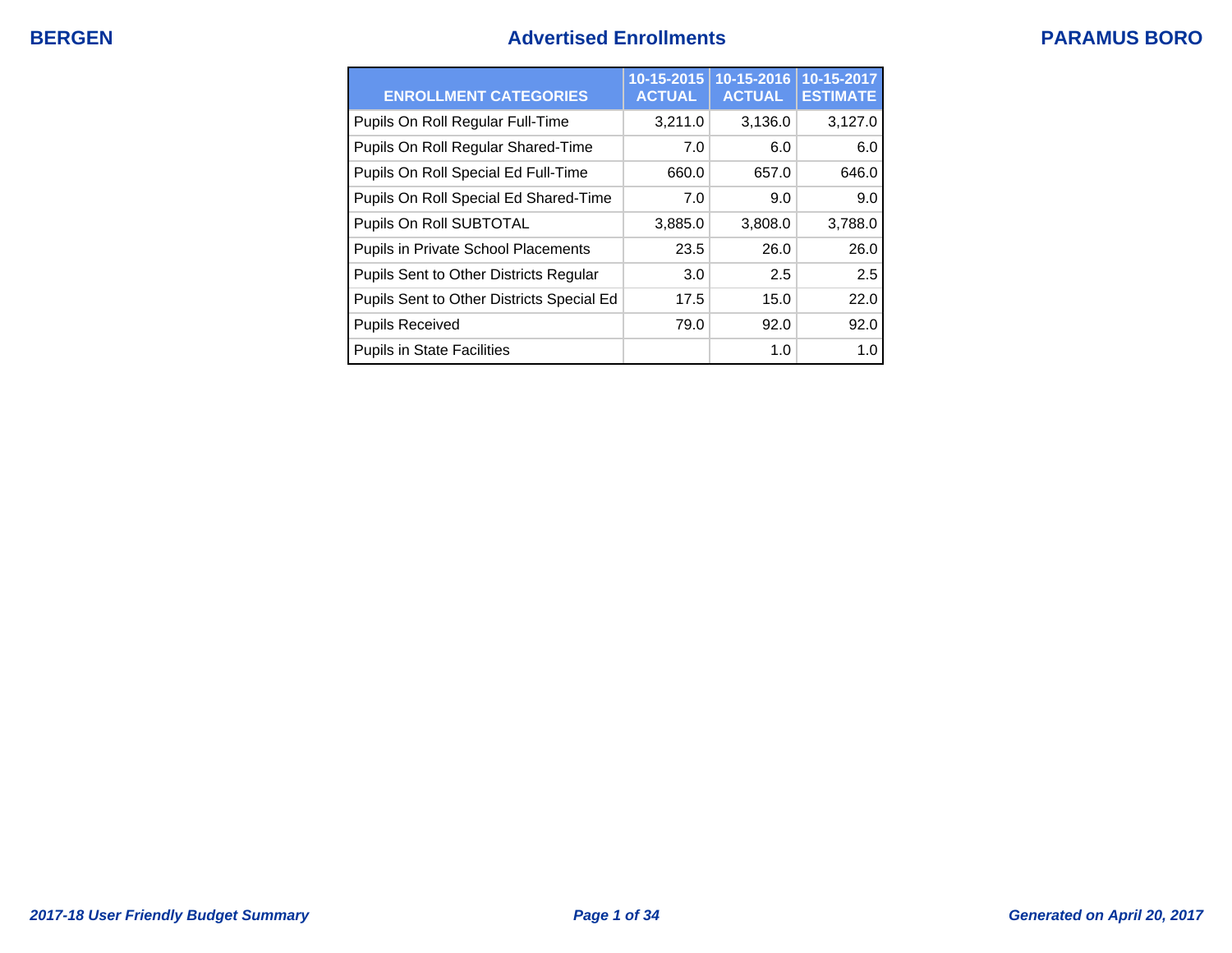| <b>Budget Category</b>                              | <b>Account</b> | 2015-16<br><b>Actual</b> | 2016-17<br><b>Revised</b> | 2017-18<br><b>Anticipated</b> |
|-----------------------------------------------------|----------------|--------------------------|---------------------------|-------------------------------|
| <b>Operating Budget:</b>                            |                |                          |                           |                               |
| <b>Revenues from Local Sources:</b>                 |                |                          |                           |                               |
| Local Tax Levy                                      | 10-1210        | 74,230,284               | 75,704,884                | 77,196,603                    |
| <b>Total Tuition</b>                                | 10-1300        | 1,029,368                | 889,000                   | 880,100                       |
| <b>Rents And Royalties</b>                          | 10-1910        | 37,553                   | 140,000                   | 120,000                       |
| <b>Unrestricted Miscellaneous Revenues</b>          | 10-1XXX        | 1,601,542                | 1,033,274                 | 454,000                       |
| Interest Earned On Capital Reserve Funds            | 10-1XXX        | $\Omega$                 | 2,600                     | 20,000                        |
| Subtotal - Revenues From Local Sources              |                | 76,898,747               | 77,769,758                | 78,670,703                    |
|                                                     |                |                          |                           |                               |
| Revenues from State Sources:                        |                |                          |                           |                               |
| <b>Categorical Transportation Aid</b>               | 10-3121        | 193,920                  | 219,658                   | 219,658                       |
| <b>Extraordinary Aid</b>                            | 10-3131        | 486,210                  | 486,210                   |                               |
| <b>Categorical Special Education Aid</b>            | 10-3132        | 1,670,173                | 1,645,291                 | 1,645,291                     |
| Categorical Security Aid                            | 10-3177        | 60,533                   | 69,352                    | 69,352                        |
| Parcc Readiness Aid                                 | 10-3181        | 0                        | 38,180                    | 38,180                        |
| Per Pupil Growth Aid                                | 10-3182        | 0                        | 38,180                    | 38,180                        |
| Professional Learning Community Aid                 | 10-3183        | $\Omega$                 | 37,800                    | 37,800                        |
| <b>Other State Aids</b>                             | 10-3XXX        | 116,085                  | 39,725                    | 0                             |
| Subtotal - Revenues From State Sources              |                | 2,526,921                | 2,574,396                 | 2,048,461                     |
| Revenues from Federal Sources:                      |                |                          |                           |                               |
| Medicaid Reimbursement                              | 10-4200        | 63,378                   | 45,381                    | 55,836                        |
| Subtotal - Revenues From Federal Sources            |                | 63,378                   | 45,381                    | 55,836                        |
|                                                     |                |                          |                           |                               |
| <b>Budgeted Fund Balance - Operating Budget</b>     | 10-303         | 0                        | 800,000                   | 600,000                       |
| Withdraw From Cap Res-Excess Cost & Oth Cap Prj     | 10-309         | 0                        | 3,350,000                 | 3,500,000                     |
| Withdrawal From Cap Res - Transfer To Debt Svc Fund | 10-317         | 0                        | 0                         | 300,000                       |
| Withdrawal From Current Expense Emergency Rsv       | 10-312         | 0                        | 0                         | 400,000                       |
| Adjustment For Prior Year Encumbrances              |                | 0                        | 450,098                   | 0                             |
| Actual Revenues (Over)/Under Expenditures           |                | $-3,156,161$             | $\mathbf 0$               | $\mathbf 0$                   |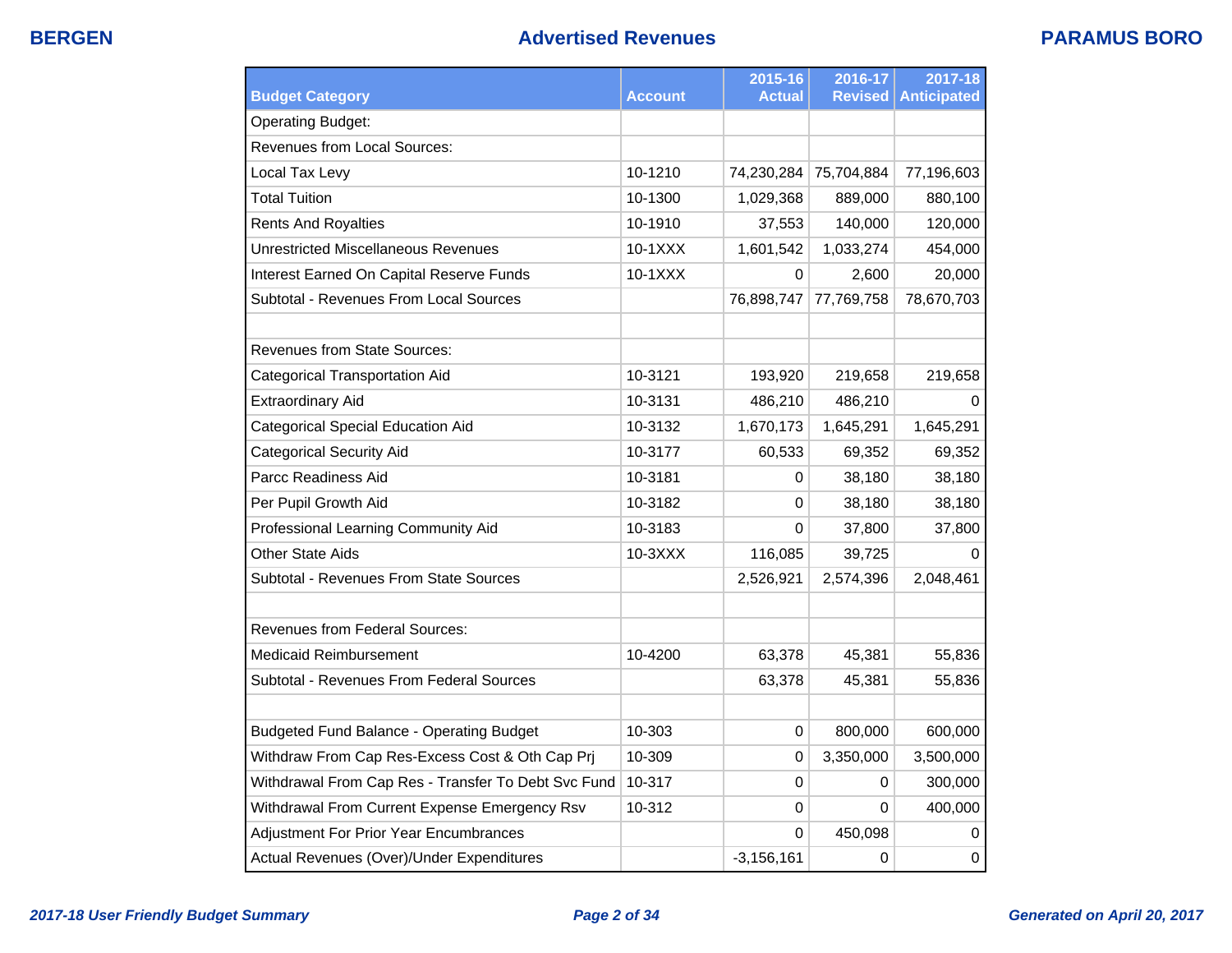## **BERGEN Advertised Revenues PARAMUS BORO**

| <b>Budget Category</b>                     | <b>Account</b> | 2015-16<br><b>Actual</b> | 2016-17<br><b>Revised</b> | 2017-18<br><b>Anticipated</b> |
|--------------------------------------------|----------------|--------------------------|---------------------------|-------------------------------|
| <b>Total Operating Budget</b>              |                |                          | 76,332,885 84,989,633     | 85,575,000                    |
|                                            |                |                          |                           |                               |
| <b>Grants and Entitlements:</b>            |                |                          |                           |                               |
| Other Revenue From Local Sources           | 20-1XXX        | 73,153                   | 156,218                   | 75,318                        |
| <b>Total Revenues From Local Sources</b>   | 20-1XXX        | 73,153                   | 156,218                   | 75,318                        |
|                                            |                |                          |                           |                               |
| <b>Revenues from State Sources:</b>        |                |                          |                           |                               |
| <b>Other Restricted Entitlements</b>       | 20-32XX        | 2,077,098                | 2,322,109                 | 2,216,000                     |
| Total Revenues From State Sources          |                | 2,077,098                | 2,322,109                 | 2,216,000                     |
|                                            |                |                          |                           |                               |
| <b>Revenues from Federal Sources:</b>      |                |                          |                           |                               |
| Title I                                    | 20-4411-4416   | 290,185                  | 431,426                   | 248,000                       |
| Title II                                   | 20-4451-4455   | 89,006                   | 195,849                   | 82,000                        |
| Title III                                  | 20-4491-4494   | 31,228                   | 150,202                   | 39,000                        |
| I.D.E.A. Part B (Handicapped)              | 20-4420-4429   | 1,434,624                | 1,554,392                 | 1,177,200                     |
| <b>Total Revenues From Federal Sources</b> |                | 1,845,043                | 2,331,869                 | 1,546,200                     |
| <b>Total Grants And Entitlements</b>       |                | 3,995,294                | 4,810,196                 | 3,837,518                     |
|                                            |                |                          |                           |                               |
| Repayment of Debt:                         |                |                          |                           |                               |
| <b>Transfers From Capital Reserve</b>      | 40-5210        | 0                        | 0                         | 300,000                       |
|                                            |                |                          |                           |                               |
| Revenues from Local Sources:               |                |                          |                           |                               |
| Local Tax Levy                             | 40-1210        | 1,664,672                | 1,186,267                 | 950,492                       |
| <b>Total Revenues From Local Sources</b>   |                | 1,664,672                | 1,186,267                 | 950,492                       |
|                                            |                |                          |                           |                               |
| <b>Revenues from State Sources:</b>        |                |                          |                           |                               |
| Debt Service Aid Type II                   | 40-3160        | 234,467                  | 391,215                   | 0                             |
| <b>Budgeted Fund Balance</b>               | 40-303         | 0                        | $\Omega$                  | 281,990                       |
| <b>Total Local Repayment Of Debt</b>       |                | 1,899,139                | 1,577,482                 | 1,532,482                     |
| Actual Revenues (Over)/Under Expenditures  |                | $-281,358$               | 0                         | $\pmb{0}$                     |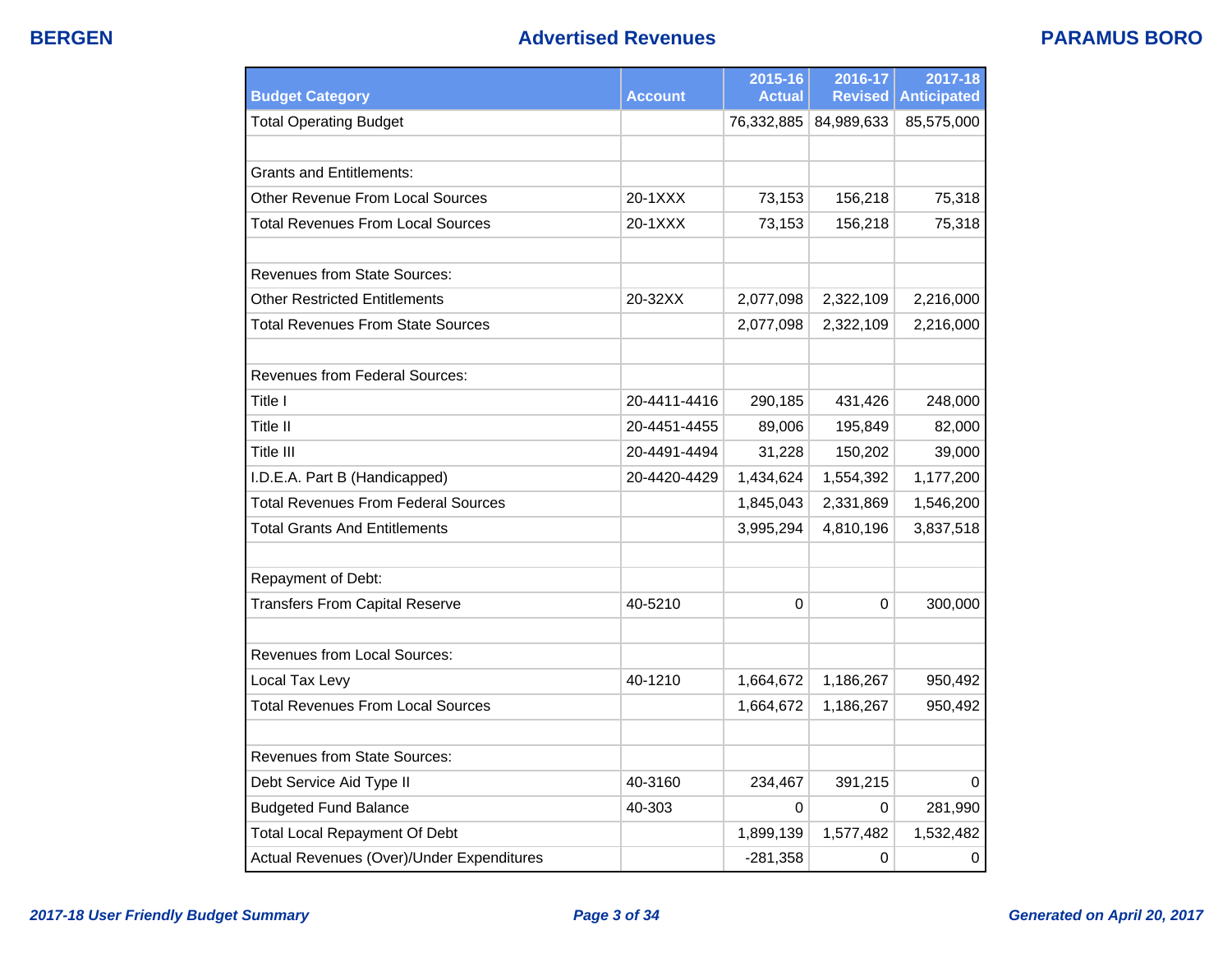## **BERGEN Advertised Revenues PARAMUS BORO**

| <b>Budget Category</b>                         | <b>Account</b> | $2015 - 16$<br><b>Actual</b> | $2016 - 17$ | 2017-18<br><b>Revised Anticipated</b> |
|------------------------------------------------|----------------|------------------------------|-------------|---------------------------------------|
| <b>Total Repayment Of Debt</b>                 |                | 1.617.781                    | 1.577.482   | 1,532,482                             |
| <b>Total Revenues/Sources</b>                  |                | 81,945,960 91,377,311        |             | 90,945,000                            |
| Deduct Transfer-Transfers From Capital Reserve | 40-5210        | 0                            |             | 300,000                               |
| <b>Total Revenues/Sources Net of Transfers</b> |                | 81,945,960 91,377,311        |             | 90,645,000                            |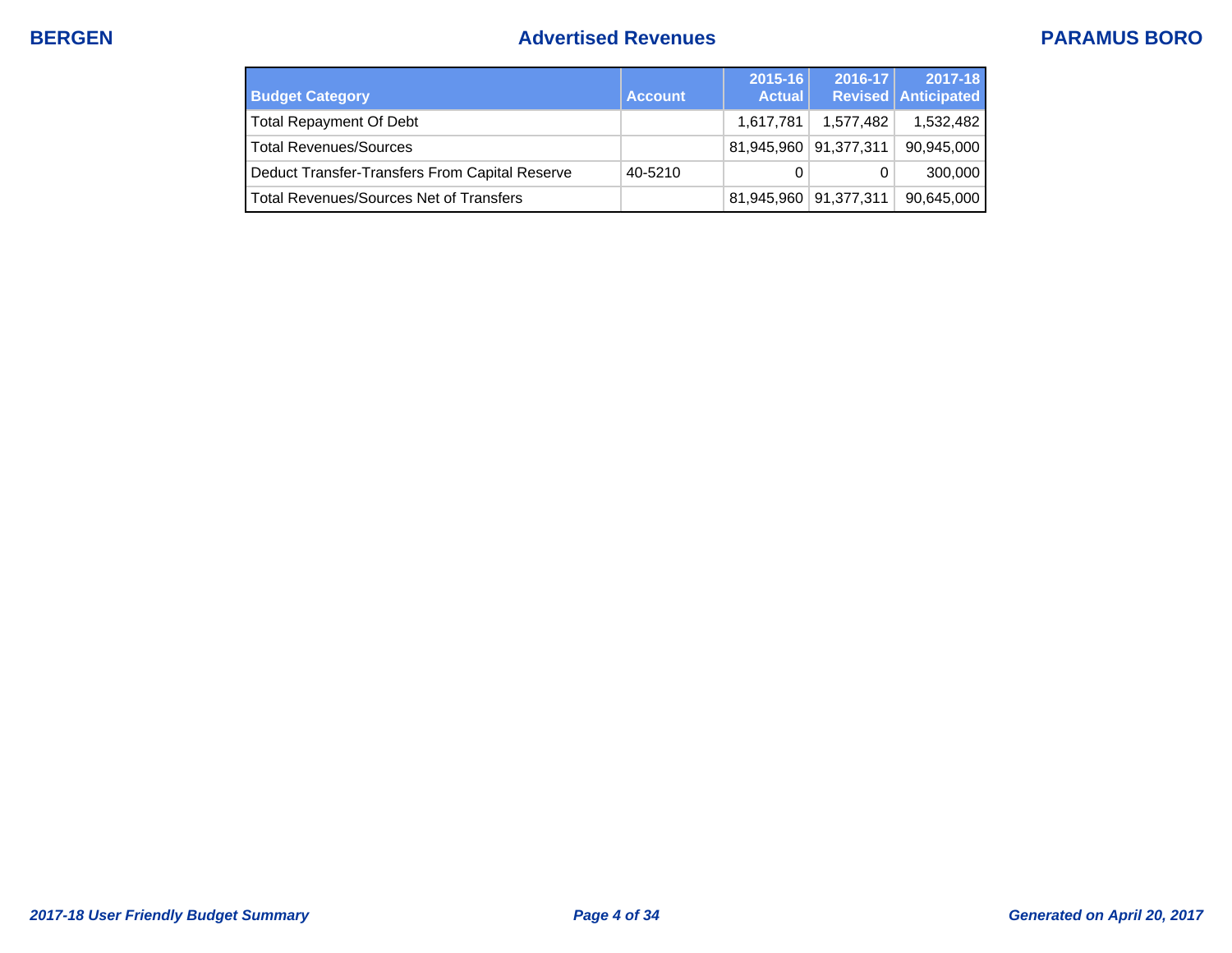| <b>Budget Category</b>                             | <b>Account</b> | 2015-16<br><b>Actual</b> | 2016-17<br><b>Revised</b> | 2017-18<br><b>Anticipated</b> |
|----------------------------------------------------|----------------|--------------------------|---------------------------|-------------------------------|
|                                                    |                |                          |                           |                               |
| <b>General Current Expense:</b>                    |                |                          |                           |                               |
| Instruction:                                       |                |                          |                           |                               |
| Regular Programs - Instruction                     | 11-1XX-100-XXX | 20,376,372               | 21,324,582                | 22,090,889                    |
| Special Education - Instruction                    | 11-2XX-100-XXX | 6,967,225                | 7,336,234                 | 7,398,783                     |
| Basic Skills/Remedial - Instruction                | 11-230-100-XXX | 257,275                  | 263,500                   | 392,611                       |
| <b>Bilingual Education - Instruction</b>           | 11-240-100-XXX | 572,810                  | 597,762                   | 637,009                       |
| School-Spon. Co/Extra Curr. Actvts. - Inst         | 11-401-100-XXX | 325,116                  | 306,601                   | 319,178                       |
| School-Sponsored Athletics - Instruction           | 11-402-100-XXX | 795,886                  | 817,129                   | 820,720                       |
| Other Supplemental/At-Risk Programs                | 11-424-XXX-XXX | 617,913                  | 689,360                   | 650,400                       |
| <b>Support Services:</b>                           |                |                          |                           |                               |
| Undistributed Expenditures - Instruction (Tuition) | 11-000-100-XXX | 3,532,072                | 3,615,307                 | 4,089,287                     |
| Undist. Expend.-Attendance And Social Work         | 11-000-211-XXX | 48,953                   | 49,555                    | 50,545                        |
| Undist. Expenditures - Health Services             | 11-000-213-XXX | 839,300                  | 879,629                   | 903,600                       |
| Undist. Expend.-Speech, OT, PT And Related Svcs    | 11-000-216-XXX | 2,596,894                | 2,770,493                 | 2,636,800                     |
| Undist Expend-Oth Supp Serv Std-Extra Serv         | 11-000-217-XXX | 368,013                  | 429,896                   | 300,000                       |
| Undist. Expenditures - Guidance                    | 11-000-218-XXX | 1,228,464                | 1,267,392                 | 1,302,578                     |
| Undist. Expenditures - Child Study Teams           | 11-000-219-XXX | 1,387,585                | 1,411,156                 | 1,386,120                     |
| Undist. Expend.-Improv. Of Inst. Serv.             | 11-000-221-XXX | 739,818                  | 756,091                   | 772,116                       |
| Undist. Expend.-Edu. Media Serv./Library           | 11-000-222-XXX | 709,889                  | 712,854                   | 755,347                       |
| Undist. Expend.-Instr. Staff Training Serv.        | 11-000-223-XXX | 82,347                   | 159,790                   | 115,860                       |
| Undist. Expend.-Support Serv.-Gen. Admin.          | 11-000-230-XXX | 706,105                  | 990,731                   | 928,237                       |
| Undist. Expend.-Support Serv.-School Admin.        | 11-000-240-XXX | 3,643,035                | 3,716,530                 | 3,838,358                     |
| Undist. Expend. - Central Services                 | 11-000-251-XXX | 977,725                  | 1,068,590                 | 1,111,123                     |
| Undist. Expend. - Admin. Info Technology           | 11-000-252-XXX | 498,639                  | 618,589                   | 571,360                       |
| Undist. Expend.-Oper. And Maint. Of Plant Serv.    | 11-000-26X-XXX | 9,160,238                | 10,058,529                | 10,504,429                    |
| Undist. Expend.-Student Transportation Serv.       | 11-000-270-XXX | 2,936,637                | 3,216,446                 | 3,276,595                     |
| Personal Services - Employee Benefits              | 11-XXX-XXX-2XX | 13,659,878               | 17,168,654                | 15,741,250                    |
| <b>Total Undistributed Expenditures</b>            |                | 43,115,592               | 48,890,232                | 48,283,605                    |
| <b>Total General Current Expense</b>               |                | 73,028,189               | 80,225,400                | 80,593,195                    |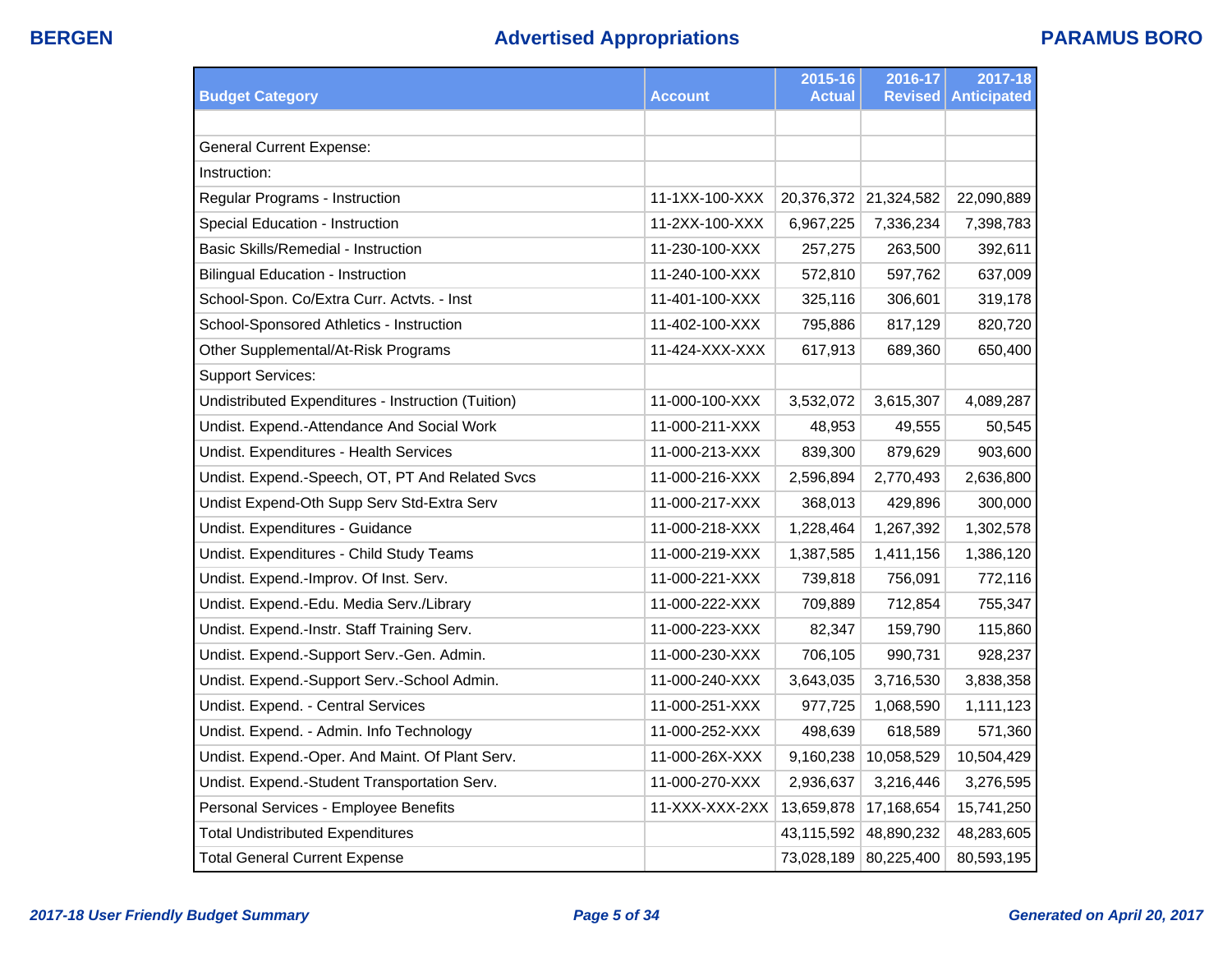| <b>Budget Category</b>                          | <b>Account</b> | 2015-16<br><b>Actual</b> | 2016-17<br><b>Revised</b> | 2017-18<br><b>Anticipated</b> |
|-------------------------------------------------|----------------|--------------------------|---------------------------|-------------------------------|
|                                                 |                |                          |                           |                               |
| <b>Capital Expenditures:</b>                    |                |                          |                           |                               |
| Equipment                                       | 12-XXX-XXX-730 | 346,838                  | 432,014                   | 474,500                       |
| Facilities Acquisition And Const. Serv.         | 12-000-400-XXX | 229,028                  | 2,863,005                 | 221,813                       |
| Capital Reserve - Transfer To Capital Projects  | 12-000-400-931 | 2,000,000                | 657,225                   | 3,500,000                     |
| Capital Reserve - Transfer To Repayment Of Debt | 12-000-400-933 | 0                        | 0                         | 300,000                       |
| Interest Deposit To Capital Reserve             | 10-604         | 0                        | 2,600                     | 20,000                        |
| <b>Total Capital Outlay</b>                     |                | 2,575,866                | 3,954,844                 | 4,516,313                     |
|                                                 |                |                          |                           |                               |
| Special Schools:                                |                |                          |                           |                               |
| Summer School:                                  |                |                          |                           |                               |
| Summer School - Instruction                     | 13-422-100-XXX | 40,037                   | 64,618                    | 60,600                        |
| Summer School - Support Services                | 13-422-200-XXX | 11,068                   | 22,000                    | 20,000                        |
| <b>Total Summer School</b>                      | 13-422-X00-XXX | 51,105                   | 86,618                    | 80,600                        |
| <b>Adult Education:</b>                         |                |                          |                           |                               |
| Adult Education-Local-Instruction               | 13-602-100-XXX | 479,707                  | 499,424                   | 192,092                       |
| Adult Education-Local-Support Serv.             | 13-602-200-XXX | 188,718                  | 195,393                   | 192,800                       |
| <b>Total Adult Education-Local</b>              | 13-602-X00-XXX | 668,425                  | 694,817                   | 384,892                       |
| <b>Total Special Schools</b>                    | 13-XXX-XXX-XXX | 719,530                  | 781,435                   | 465,492                       |
| <b>Transfer Of Funds To Charter Schools</b>     | 10-000-100-56X | 9,300                    | 27,954                    | $\mathbf 0$                   |
| <b>General Fund Grand Total</b>                 |                | 76,332,885               | 84,989,633                | 85,575,000                    |
|                                                 |                |                          |                           |                               |
| <b>Special Grants and Entitlements:</b>         |                |                          |                           |                               |
| <b>Local Projects</b>                           | 20-XXX-XXX-XXX | 73,153                   | 156,218                   | 75,318                        |
| Other State Projects:                           |                |                          |                           |                               |
| Nonpublic Textbooks                             | 20-XXX-XXX-XXX | 223,746                  | 243,017                   | 186,000                       |
| Nonpublic Auxiliary Services                    | 20-XXX-XXX-XXX | 377,648                  | 403,220                   | 400,000                       |
| Nonpublic Handicapped Services                  | 20-XXX-XXX-XXX | 885,080                  | 949,164                   | 925,000                       |
| <b>Nonpublic Nursing Services</b>               | 20-XXX-XXX-XXX | 384,070                  | 399,510                   | 400,000                       |
| Nonpublic Technology Initiative                 | 20-XXX-XXX-XXX | 99,775                   | 105,248                   | 105,000                       |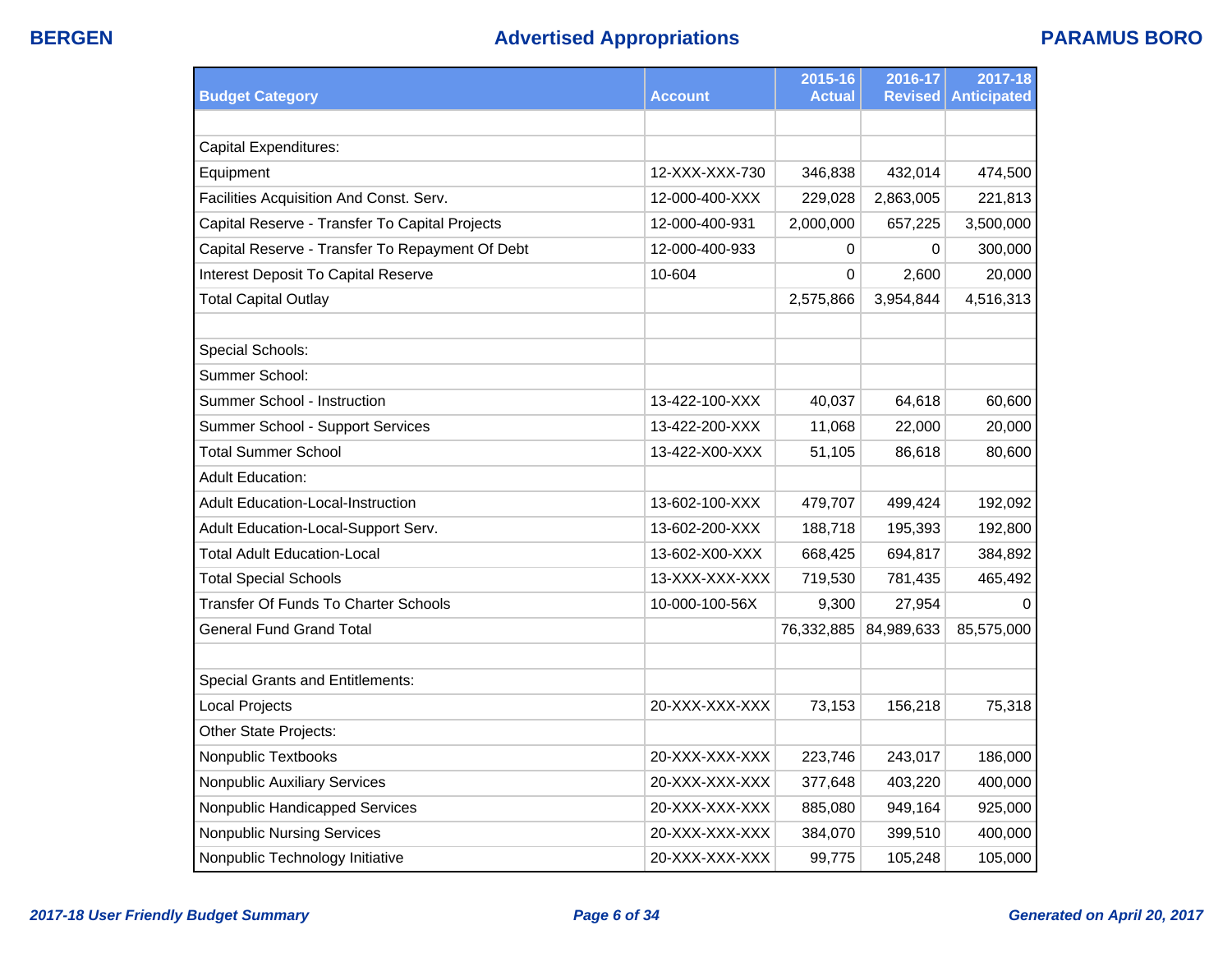| <b>Budget Category</b>                                                           | <b>Account</b> | 2015-16<br><b>Actual</b> | 2016-17<br><b>Revised</b> | 2017-18<br><b>Anticipated</b> |
|----------------------------------------------------------------------------------|----------------|--------------------------|---------------------------|-------------------------------|
| Nonpublic Security Aid                                                           | 20-XXX-XXX-XXX | 106,779                  | 221,950                   | 200,000                       |
| <b>Total Other State Projects</b>                                                |                | 2,077,098                | 2,322,109                 | 2,216,000                     |
| <b>Total State Projects</b>                                                      | 20-XXX-XXX-XXX | 2,077,098                | 2,322,109                 | 2,216,000                     |
| Federal Projects:                                                                |                |                          |                           |                               |
| Title I                                                                          | 20-XXX-XXX-XXX | 290,185                  | 431,426                   | 248,000                       |
| Title II                                                                         | 20-XXX-XXX-XXX | 89,006                   | 195,849                   | 82,000                        |
| Title III                                                                        | 20-XXX-XXX-XXX | 31,228                   | 150,202                   | 39,000                        |
| I.D.E.A. Part B (Handicapped)                                                    | 20-XXX-XXX-XXX | 1,434,624                | 1,554,392                 | 1,177,200                     |
| <b>Total Federal Projects</b>                                                    | 20-XXX-XXX-XXX | 1,845,043                | 2,331,869                 | 1,546,200                     |
| <b>Total Special Revenue Funds</b>                                               |                | 3,995,294                | 4,810,196                 | 3,837,518                     |
|                                                                                  |                |                          |                           |                               |
| Repayment of Debt:                                                               |                |                          |                           |                               |
| <b>Total Regular Debt Service</b>                                                | 40-701-510-XXX | 1,617,781                | 1,577,482                 | 1,532,482                     |
| <b>Total Debt Service Funds</b>                                                  |                | 1,617,781                | 1,577,482                 | 1,532,482                     |
| <b>Total Expenditures/Appropriations</b>                                         |                | 81,945,960               | 91,377,311                | 90,945,000                    |
| Deduct Transfer-Capital Reserve - Transfer To Repayment Of Debt   12-000-400-933 |                | 0                        | $\Omega$                  | 300,000                       |
| <b>Total Expenditures Net of Transfers</b>                                       |                | 81,945,960               | 91,377,311                | 90,645,000                    |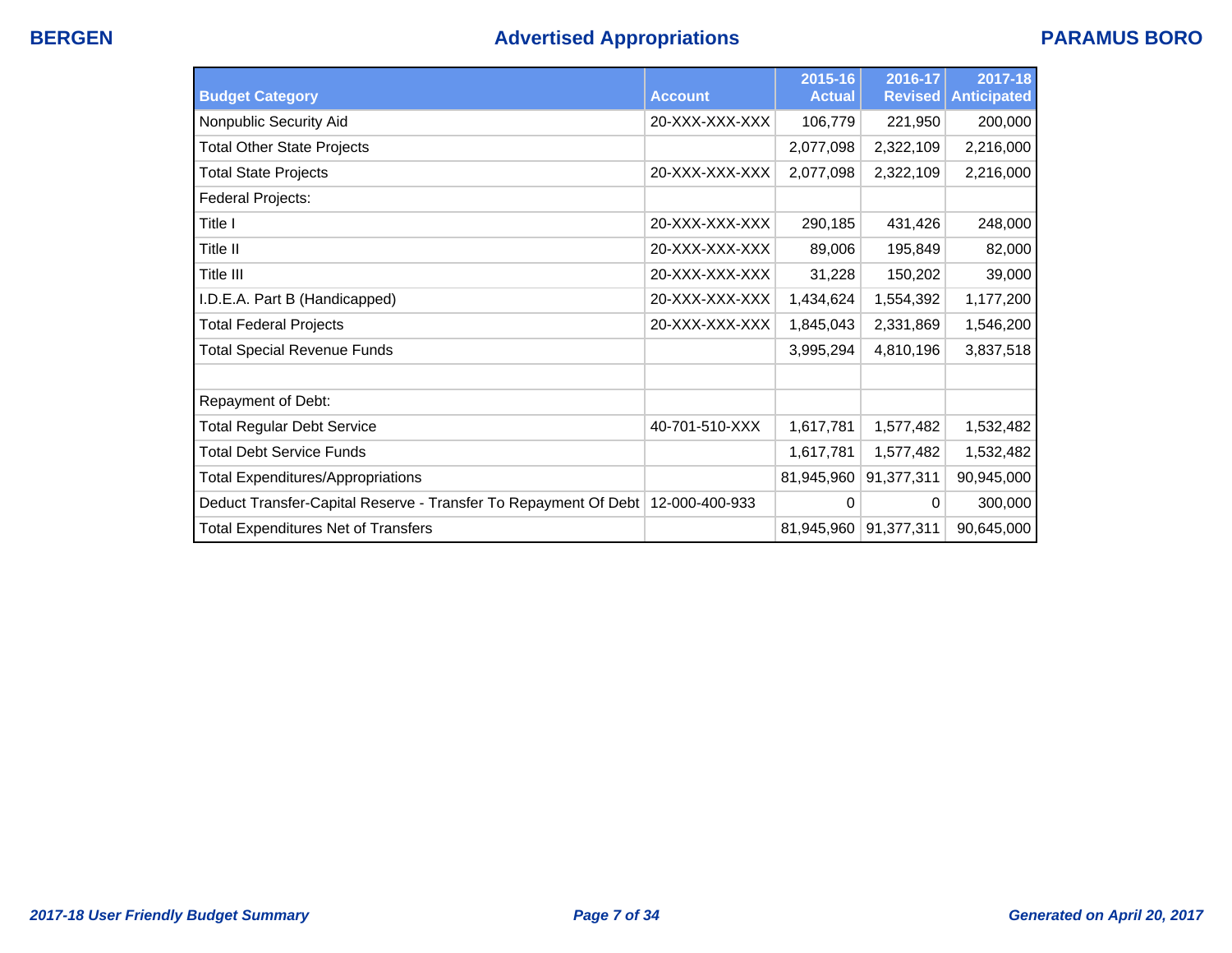# **BERGEN Advertised Recapitulation of Balances PARAMUS BORO**

|                                                                    | <b>Audited</b><br><b>Balance</b> | <b>Audited</b><br><b>Balance</b> | <b>Estimated</b><br><b>Balance</b> | <b>Estimated</b><br><b>Balance</b> |
|--------------------------------------------------------------------|----------------------------------|----------------------------------|------------------------------------|------------------------------------|
| <b>Budget Category</b>                                             | 6-30-2015                        | 6-30-2016                        | 6-30-2017                          | 6-30-2018                          |
| Unrestricted:                                                      |                                  |                                  |                                    |                                    |
| --General Operating Budget                                         | 2,130,761                        | 2,052,593                        | 1,690,791                          | 1,690,791                          |
| --Repayment of Debt                                                | 632                              | 281,990                          | 281,990                            | $\mathbf 0$                        |
| Restricted for Specific Purposes - General Operating Budget:       |                                  |                                  |                                    |                                    |
| --Capital Reserve                                                  | 12,464,856                       | 15,072,176                       | 12,086,578                         | 8,306,578                          |
| --Adult Education Programs                                         | 0                                | 0                                | $\Omega$                           | 0                                  |
| --Maintenance Reserve                                              | 1,300,000                        | 1,600,000                        | 1,600,000                          | 1,600,000                          |
| --Legal Reserve                                                    | 1,100,000                        | 1,400,000                        | 600,000                            | $\Omega$                           |
| --Tuition Reserve                                                  | 0                                | 0                                | 0                                  | 0                                  |
| --Current Expense Emergency Reserve                                | 794,000                          | 794,000                          | 794,000                            | 394,000                            |
| --Impact Aid Reserve for General Expenses (Sections 8002 and 8003) | 0                                | 0                                | 0                                  | 0                                  |
| --Impact Aid Reserve for Capital Expenses (Sections 8007 and 8008) | 0                                | 0                                | 0                                  | $\Omega$                           |
| Repayment of Debt:                                                 |                                  |                                  |                                    |                                    |
| --Restricted for Repayment of Debt                                 | 0                                | 0                                | 0                                  | 0                                  |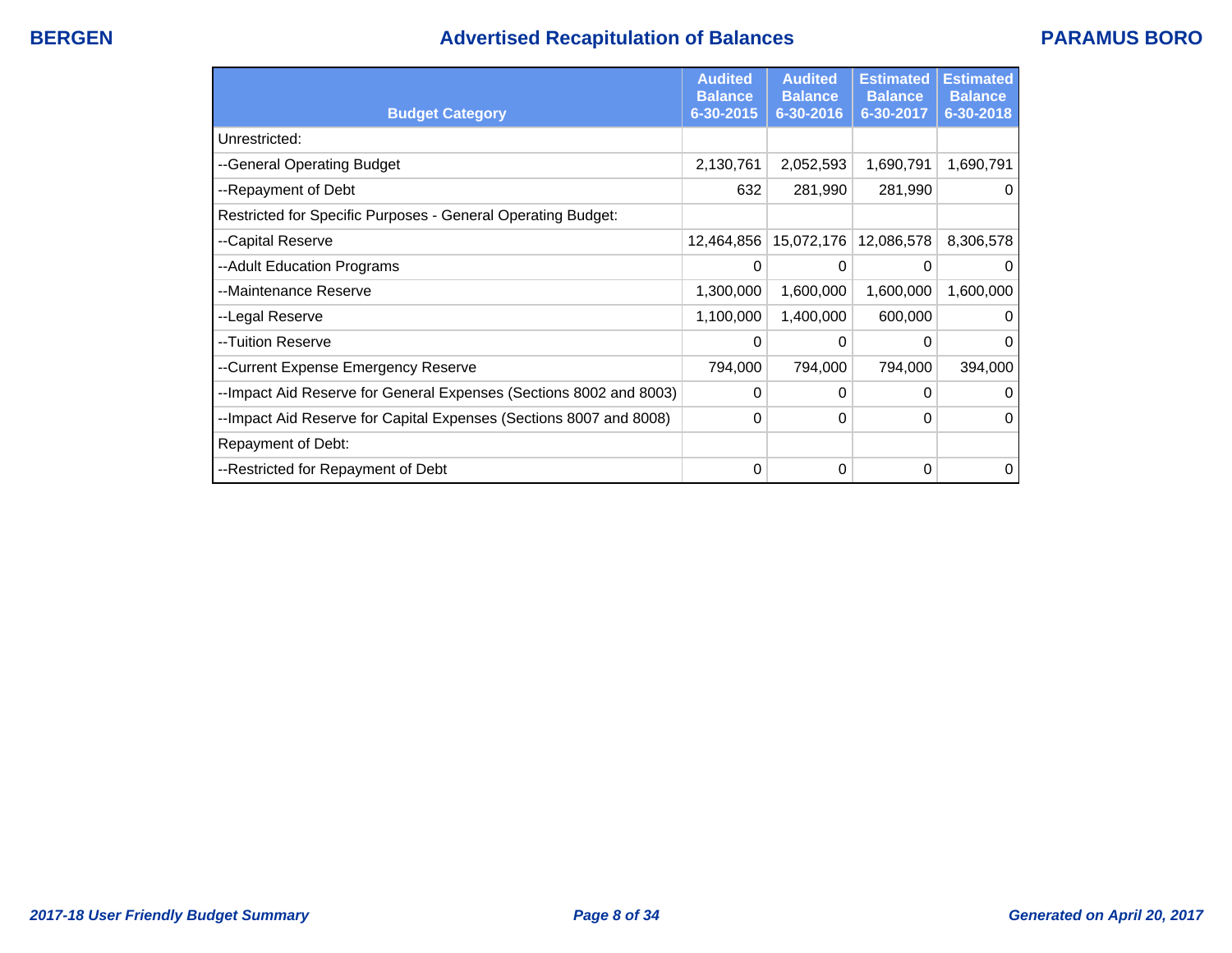## **BERGEN Advertised Per Pupil Cost Calculations PARAMUS BORO**

| <b>Per Pupil Cost Calculations</b>                | 2014-15<br><b>Actual</b><br><b>Costs</b> | 2015-16<br><b>Actual</b><br><b>Costs</b> | 2016-17<br><b>Original</b><br><b>Budget</b> | 2016-17<br><b>Revised</b><br><b>Budget</b> | $2017 - 18$<br><b>Proposed</b><br><b>Budget</b> |
|---------------------------------------------------|------------------------------------------|------------------------------------------|---------------------------------------------|--------------------------------------------|-------------------------------------------------|
| <b>Total Budgetary Comparative Per Pupil Cost</b> | \$16,537                                 | \$17,094                                 | \$18,826                                    | \$19,305                                   | \$19,363                                        |
| <b>Total Classroom Instruction</b>                | \$9,182                                  | \$9,483                                  | \$10,458                                    | \$10,657                                   | \$10,766                                        |
| <b>Classroom-Salaries and Benefits</b>            | \$8,678                                  | \$8,961                                  | \$9,996                                     | \$10,169                                   | \$10,266                                        |
| <b>Classroom-General Supplies and Textbooks</b>   | \$489                                    | \$509                                    | \$444                                       | \$469                                      | \$481                                           |
| Classroom-Purchased Services                      | \$14                                     | \$13                                     | \$18                                        | \$19                                       | \$19                                            |
| <b>Total Support Services</b>                     | \$2,463                                  | \$2,554                                  | \$2,719                                     | \$2,857                                    | \$2,754                                         |
| Support Services-Salaries and Benefits            | \$2,051                                  | \$2,141                                  | \$2,361                                     | \$2,394                                    | \$2,358                                         |
| <b>Total Administrative Costs</b>                 | \$1,907                                  | \$1,901                                  | \$2,126                                     | \$2,190                                    | \$2,177                                         |
| Administration Salaries and Benefits              | \$1,725                                  | \$1,739                                  | \$1,884                                     | \$1,932                                    | \$1,945                                         |
| Total Operations and Maintenance of Plant         | \$2,551                                  | \$2,702                                  | \$3,031                                     | \$3,104                                    | \$3,204                                         |
| Operations and Maintenance-Salaries and Benefits  | \$1,394                                  | \$1,499                                  | \$1,691                                     | \$1,718                                    | \$1,732                                         |
| <b>Board Contribution to Food Services</b>        | \$0                                      | \$0                                      | \$0                                         | \$0                                        | \$0                                             |
| <b>Total Extracurricular Costs</b>                | \$336                                    | \$354                                    | \$372                                       | \$378                                      | \$377                                           |
| <b>Total Equipment Costs</b>                      | \$206                                    | \$89                                     | \$61                                        | \$114                                      | \$126                                           |
| Legal Costs                                       | \$20                                     | \$10                                     | \$16                                        | \$17                                       | \$17                                            |
| Employee Benefits as a percentage of salaries*    | 30.41%                                   | 30.39%                                   | 36.43%                                      | 36.28%                                     | 32.55%                                          |

\*Does not include pension and social security paid by the State on-behalf of the district.

\*\*Federal and State funds in the blended resource school-based budgets.

The information presented in columns 1 through 3 as well as the related descriptions of the per pupil cost calculations are contained in the Taxpayers' Guide to Education Spending (formerly the Comparative Spending Guide) and can be found on the Department of Education's Internet website: http://www.state.nj.us/education/guide/. This publication is also available in the board office and public libraries. The same calculations were performed using the 2016-17 revised appropriations and the 2017-18 budgeted appropriations presented in this advertised budget. Total Budgetary Comparative Per Pupil Cost is defined as current expense exclusive of tuition expenditures, transportation, residential costs, and judgments against the school district. For all years it also includes the restricted entitlement aids. With the exception of Total Equipment Cost, each of the other per pupil cost calculations presented is a component of the total comparative per pupil cost, although all components are not shown.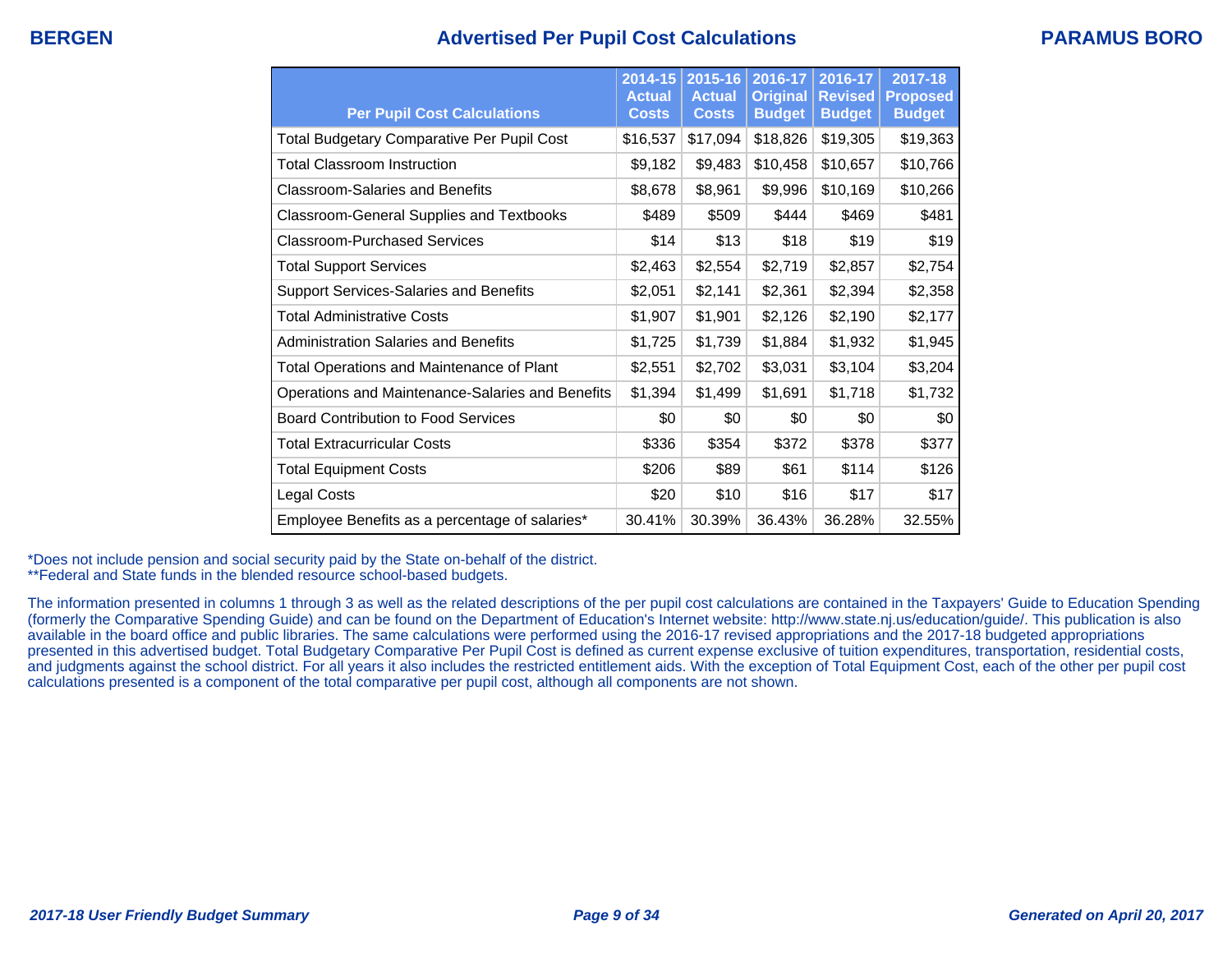# **BERGEN Unusual Revenues and Appropriations PARAMUS BORO**

| ∕ Line⊿                       |  |                                                                                                                                        |
|-------------------------------|--|----------------------------------------------------------------------------------------------------------------------------------------|
| <b>Item   Number   Source</b> |  | <b>Amount Explanation</b>                                                                                                              |
| 300                           |  | Misc. Revenue Community School   454,000   Outsourced Before and After(SACC program)resulting a reduction in revenue and expenditures. |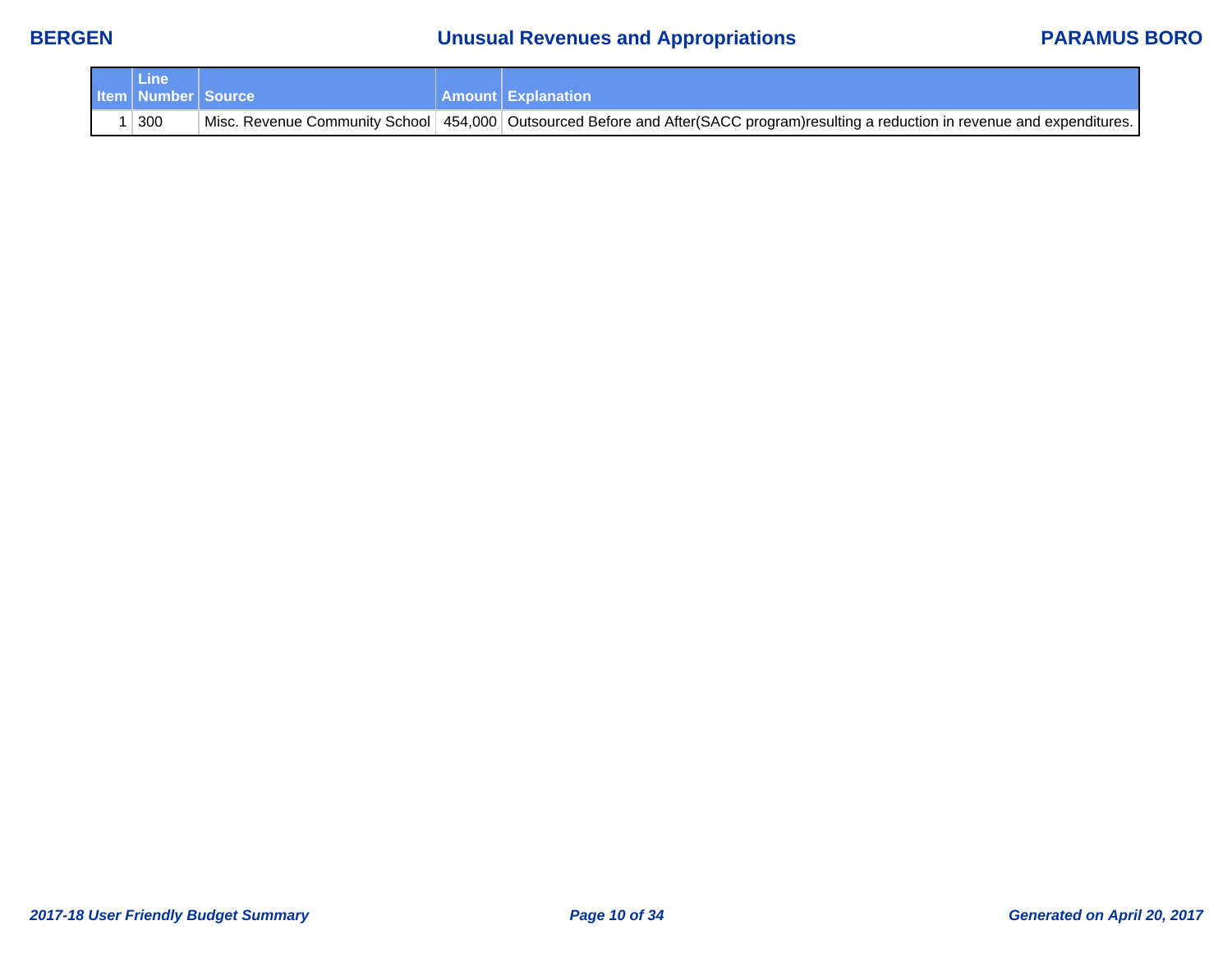| <b>Shared Service</b><br><b>Category Type</b> | <b>Shared Service Category Description</b>                                                                                                                                                                                                                                                                                                                                                                                                                                                     | <b>Amount</b><br><b>Saved</b><br>(Optional) |
|-----------------------------------------------|------------------------------------------------------------------------------------------------------------------------------------------------------------------------------------------------------------------------------------------------------------------------------------------------------------------------------------------------------------------------------------------------------------------------------------------------------------------------------------------------|---------------------------------------------|
| Staffing - Other                              | Utilities- The district participates ACES, a state wide consortium of districts, to get bulk pricing for the direct purchase of third party natural<br>gas and electricity.                                                                                                                                                                                                                                                                                                                    | $\Omega$                                    |
| Transportation<br>Services, including<br>Fuel | The district has formed a jointure agreement with neighboring school districts to transport special needs and non-public students.<br>Participates with several regional jointure commissions to bid special education and non-public transportation.                                                                                                                                                                                                                                          | 0                                           |
| Municipal/Public<br>Works                     | The Police and Emergency Management work with the district on emergency plans, 911 drills and training and interactions on juvenile<br>justice issues. The fire department used grant funds to install key boxes in all school buildings to store building keys and plans. Borough<br>first responders attend three Emergency Response Team meetings annually to share resources and improve procedures. The Borough<br>runs table top exercises with district personnel to improve practices. | $\Omega$                                    |
| Municipal/Public<br><b>Works</b>              | The borough uses school buildings for various functions including meetings, candidate debates, and other recreational events. The school<br>facility is also used as an emergency station.                                                                                                                                                                                                                                                                                                     | 0                                           |
| Municipal/Public<br><b>Works</b>              | An agreement with the Borough of Paramus and the Board of Education has been established to cooperate in the used of Board owed<br>athletic fields and facilities by the Borougha??s Park and Recreation Department. In the summer of 2010, the Board and the Borough<br>entered into a joint agreement to install a synthetic turf on the HS football field. In 2016, both parties jointly installed another turf field at the<br>East Brook Middle School.                                   | $\Omega$                                    |
| Municipal/Public<br>Works                     | The Borough and Board share equipment including Lawn mowers, back hoes, line sprayers, welders, dump truck, etc. The Borough has<br>used school buses for summer camp programs. The districta??s bus fleet is used for the Boroughs Emergency Operations Plans relative to<br>emergency evacuation.                                                                                                                                                                                            | $\Omega$                                    |
| Municipal/Public<br><b>Works</b>              | The Borough provides salt in the winter and allows the district to store materials in various Borough owned yards. The District uses the<br>Borougha?? Spumping stations to fuel its transportation and maintenance fleet.                                                                                                                                                                                                                                                                     | $\Omega$                                    |
| Municipal/Public<br><b>Works</b>              | The DPW has painted parking lines for many years. The Board and Borough mutually assists each other during the winter to remove snow,<br>and clear cross walks during severe storms. With respect to permits and inspection, the Building and Engineering Departments review the<br>districta??s plan documents, provide permits, and conducts inspections. Alternatively, the districts mechanics assists the Borough with<br>electrical and plumbing services.                               | $\Omega$                                    |
| Insurance<br>Coverages and<br>Benefits        | The district participates in a joint insurance fund to self-insure for workers compensation. The pool groups more than 40 districts to purchase<br>general liability insurance at economical rates.                                                                                                                                                                                                                                                                                            | $\Omega$                                    |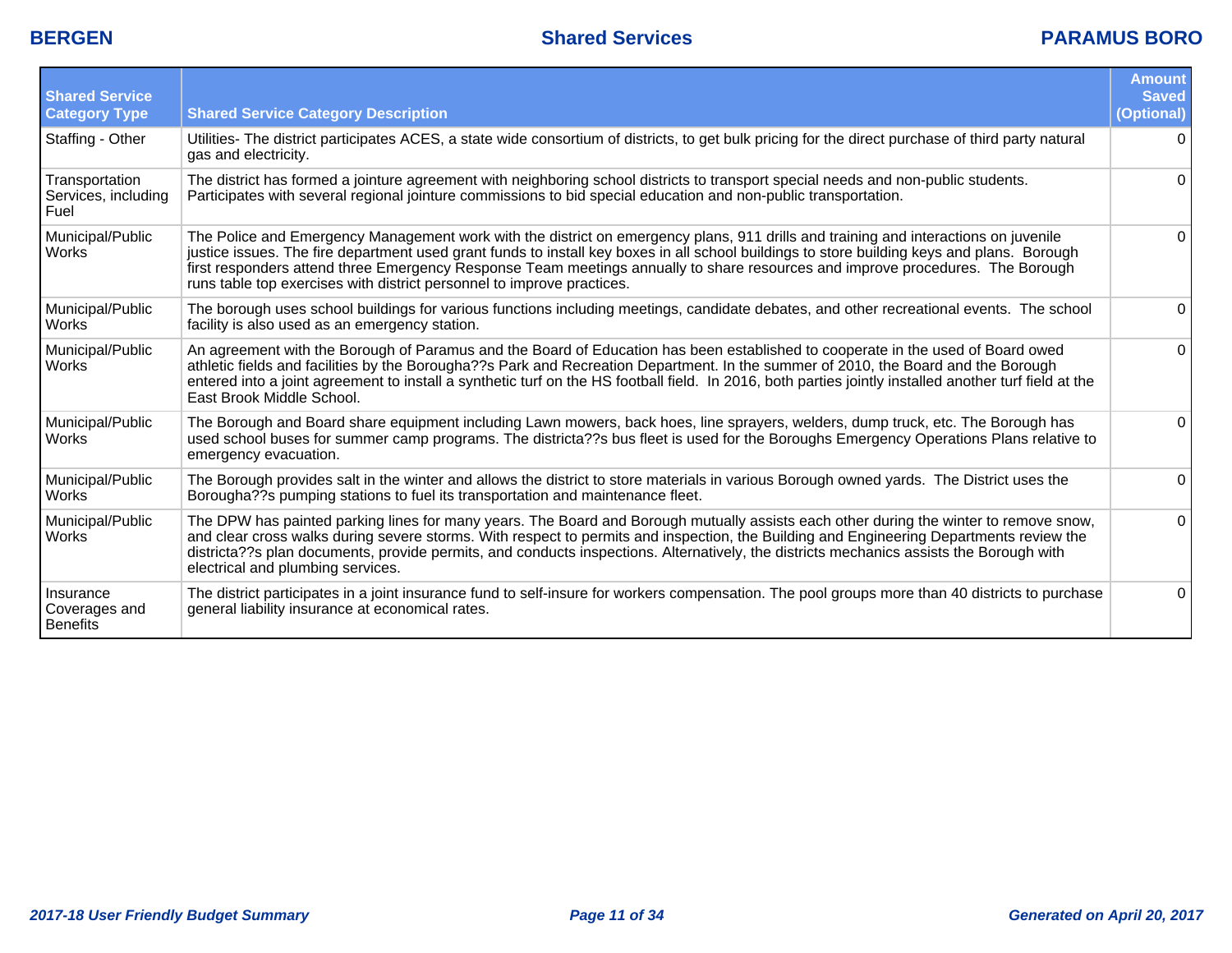| A. Estimated 17-18 School Tax Rate                                     |               |
|------------------------------------------------------------------------|---------------|
| WITHOUT REPAYMENT OF DEBT OR ADJUSTMENTS                               |               |
| (A) General Fund School Levy                                           | 76,450,744    |
| (B) Estimated Net Taxable Valuation (as of 10/01/16)                   | 8,008,020,477 |
| (C) Estimated 17-18 General Fund School Tax Rate=(A)/(B)x100           | 0.9547        |
| WITH REPAYMENT OF DEBT AND ADJUSTMENTS                                 |               |
| (D) Total School Levy                                                  | 77,519,124    |
| (E) Estimated Net Taxable Valuation (as of 10/01/16)                   | 8,008,020,477 |
| (F) Estimated 17-18 Total School Tax Rate=(D)/(E)x100                  | 0.9680        |
|                                                                        |               |
| B. Estimated 17-18 Equalized School Tax Rate                           |               |
| WITHOUT REPAYMENT OF DEBT OR ADJUSTMENTS                               |               |
| (G) General Fund School Levy                                           | 76,450,744    |
| (H) Estimated Equalized Valuation (as of 10/01/16)                     | 9,650,648,203 |
| (I) Estimated 17-18 Equalized General Fund School Tax Rate=(G)/(H)x100 | 0.7922        |
| WITH REPAYMENT OF DEBT AND ADJUSTMENTS                                 |               |
| (J) Total School Levy                                                  | 77,519,124    |
| (K) Estimated Equalized Valuation (as of 10/01/16)                     | 9,650,648,203 |
| (L) Estimated 17-18 Equalized Total School Tax Rate=(J)/(K)x100        | 0.8033        |
|                                                                        |               |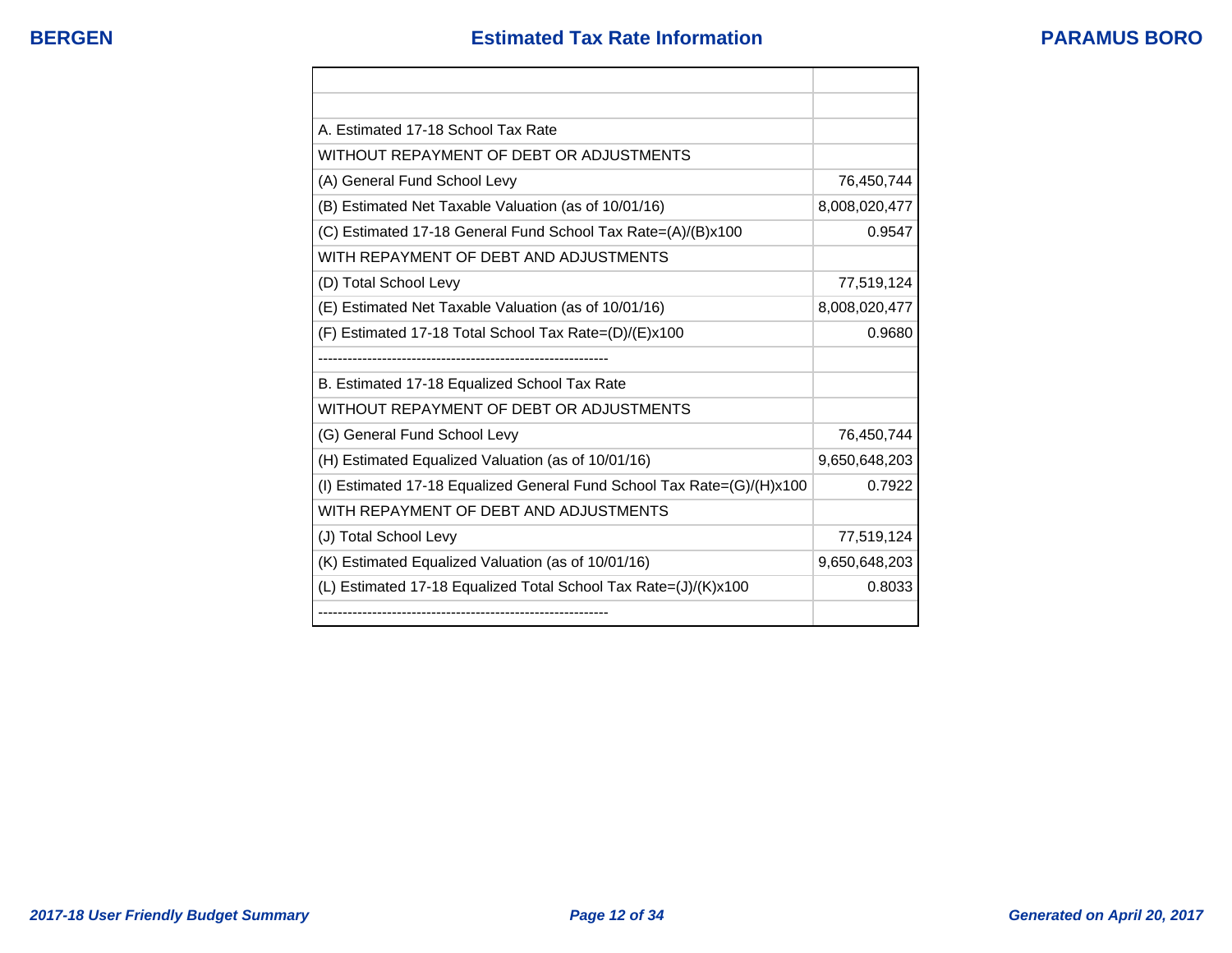## **NAME=Clare Gorek**

| <b>CATEGORY</b>                                                                           | <b>MEASURE</b>                     |
|-------------------------------------------------------------------------------------------|------------------------------------|
| Job Title                                                                                 | Secretary                          |
| Job Title II                                                                              |                                    |
| Base Annual Salary Amount                                                                 | \$85,605                           |
| Full-Time Equivalent (FTE)                                                                | 1.0                                |
| Shared with Another District?                                                             | N                                  |
| <b>Shared County</b>                                                                      |                                    |
| <b>Shared District</b>                                                                    |                                    |
| Job Title Other District                                                                  |                                    |
| Member of Collective Bargaining Unit (CBU)? N                                             |                                    |
| <b>Beginning Date of Contract</b>                                                         | 07/01/16                           |
| End Date of Contract                                                                      | 06/30/17                           |
| Contracted Number of Annual Work Days                                                     | 260                                |
| Contracted Number of Annual Vacation Days                                                 | 22                                 |
| Contracted Number of Annual Sick Days                                                     | 12                                 |
| Contracted Number of Annual Personal Days 5                                               |                                    |
| Contracted Number of Annual Consulting Days 0                                             |                                    |
| Number of Other Contracted Non-Working Days                                               | 18                                 |
| Description of Other Contracted Non-Working Days                                          | <b>Annual Holidays</b>             |
| <b>Total Allowances Amount</b>                                                            | \$0                                |
| <b>Total Bonuses Amount</b>                                                               | \$0                                |
| Total Stipends Amount   \$0                                                               |                                    |
| District Contributions Above Teacher Contract for Insurance (Health, Dental, Life, Other) | \$125                              |
| District Contributions Above Teacher Contract for Retirement Plans                        | \$0                                |
| Total Contractual Post-Employment Benefit Amount                                          | \$11,622                           |
| Contractual Post-Employment Benefit Description of Payout of Sick days                    | Employee not eligible for benefits |
| Contractual Post-Employment Benefit Description of Payout of Vacation days                | <b>Accrued Vacation Pay</b>        |
| Contractual Post-Employment Benefit Description of Payout of Personal days                | Employee not eligible for benefits |
| Contractual Post-Employment Benefit Description of Other Benefits 1                       |                                    |
| Contractual Post-Employment Benefit Description of Other Benefits 2                       |                                    |
| Contractual Post-Employment Benefit Description of Other Benefits 3                       |                                    |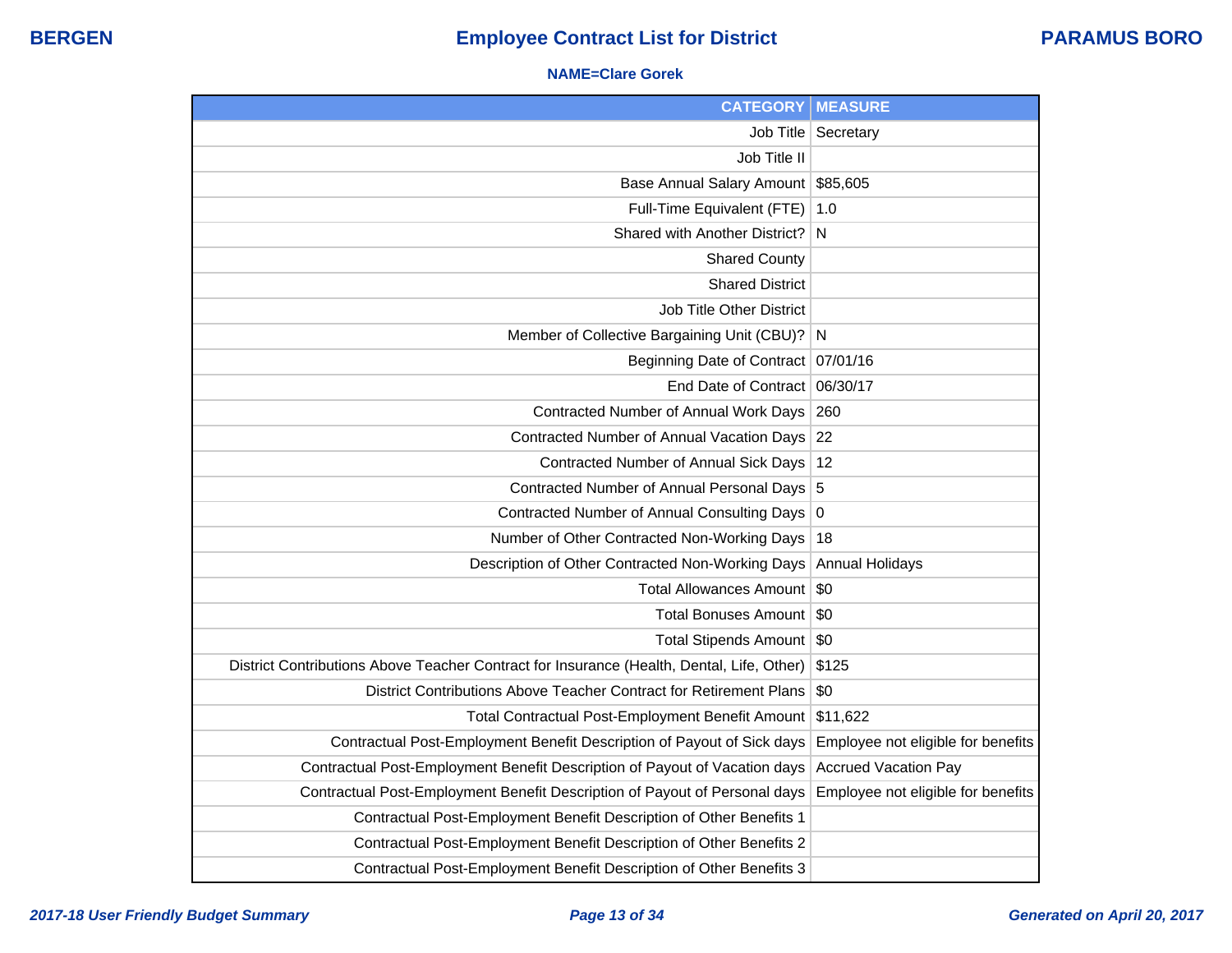## **NAME=Clare Gorek**

| <b>CATEGORY   MEASURE</b>                                                                |  |
|------------------------------------------------------------------------------------------|--|
| Total Other/In-Kind Remuneration Amount   \$0                                            |  |
| Description of Other/In-Kind Remuneration Annual Option to Buyback Sick Time in Cash     |  |
| Description of Other/In-Kind Remuneration Annual Option to Buyback Vacation Time in Cash |  |
| Description of Other/In-Kind Remuneration Annual Option to Buyback Personal Time in Cash |  |
| Description of Other/In-Kind Remuneration Annual Option to Other Remuneration 1          |  |
| Description of Other/In-Kind Remuneration Annual Option to Other Remuneration 2          |  |
| Description of Other/In-Kind Remuneration Annual Option to Other Remuneration 3          |  |
| <b>Additional Comment 1</b>                                                              |  |
| <b>Additional Comment 2</b>                                                              |  |
| <b>Additional Comment 3</b>                                                              |  |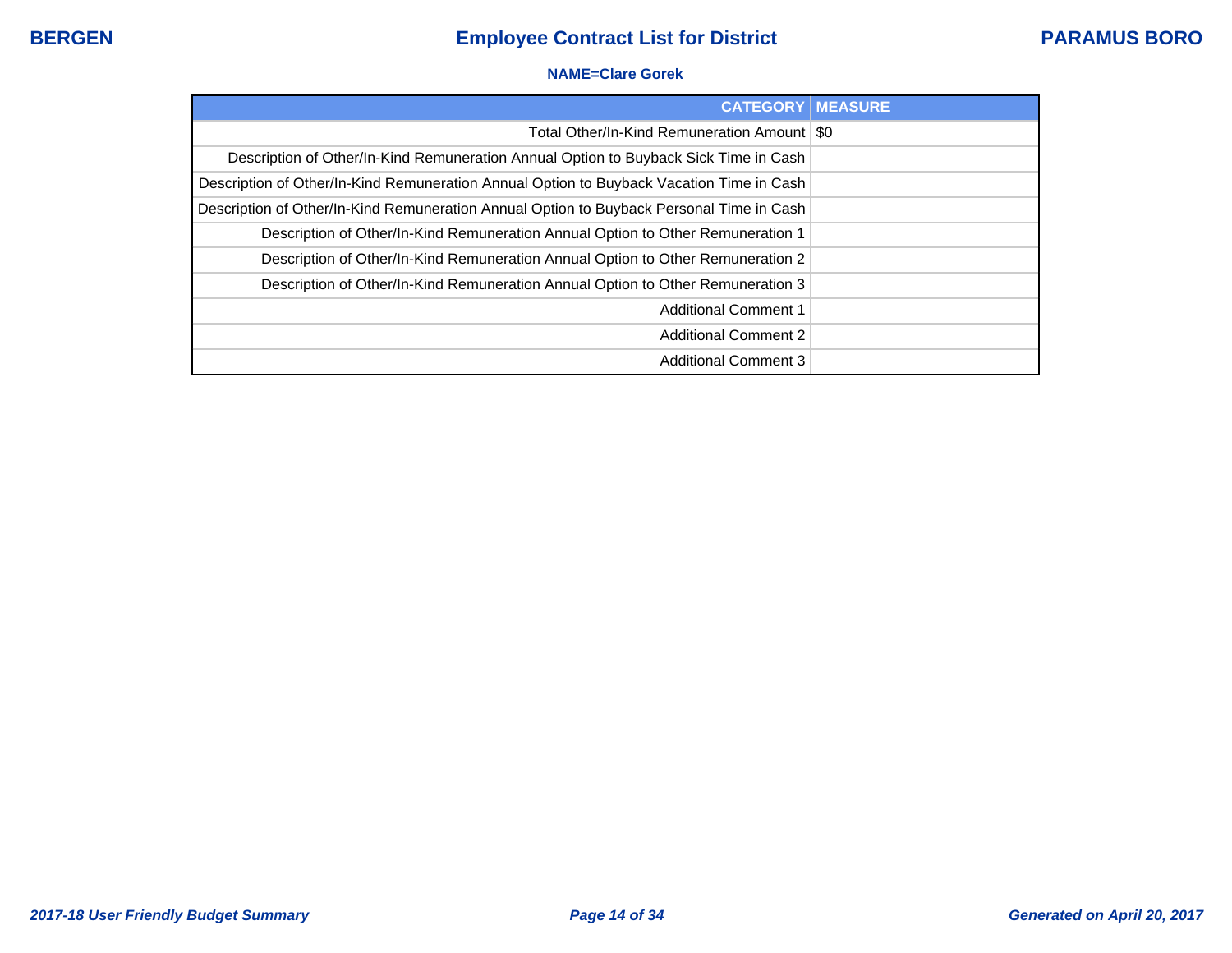#### **NAME=Gisela Aultmon**

| <b>CATEGORY</b>                                                                           | <b>MEASURE</b>                                      |
|-------------------------------------------------------------------------------------------|-----------------------------------------------------|
|                                                                                           | Job Title   Coordinator/Director/Manager/Supervisor |
|                                                                                           | Job Title II   Transportation                       |
| Base Annual Salary Amount                                                                 | \$82,000                                            |
| Full-Time Equivalent (FTE)                                                                | 1.0                                                 |
| Shared with Another District?                                                             | N                                                   |
| <b>Shared County</b>                                                                      |                                                     |
| <b>Shared District</b>                                                                    |                                                     |
| <b>Job Title Other District</b>                                                           |                                                     |
| Member of Collective Bargaining Unit (CBU)? N                                             |                                                     |
| Beginning Date of Contract   07/01/16                                                     |                                                     |
| End Date of Contract                                                                      | 06/30/17                                            |
| Contracted Number of Annual Work Days                                                     | 260                                                 |
| Contracted Number of Annual Vacation Days                                                 | 20                                                  |
| Contracted Number of Annual Sick Days                                                     | 12                                                  |
| Contracted Number of Annual Personal Days 5                                               |                                                     |
| Contracted Number of Annual Consulting Days 0                                             |                                                     |
| Number of Other Contracted Non-Working Days                                               | 18                                                  |
| Description of Other Contracted Non-Working Days                                          | <b>Annual Holidays</b>                              |
| Total Allowances Amount                                                                   | \$1,464                                             |
| <b>Total Bonuses Amount</b>                                                               | \$0                                                 |
| <b>Total Stipends Amount</b>                                                              | -\$0                                                |
| District Contributions Above Teacher Contract for Insurance (Health, Dental, Life, Other) | \$102                                               |
| District Contributions Above Teacher Contract for Retirement Plans                        | \$0                                                 |
| Total Contractual Post-Employment Benefit Amount                                          | \$3,154                                             |
| Contractual Post-Employment Benefit Description of Payout of Sick days                    | Employee not eligible for benefits                  |
| Contractual Post-Employment Benefit Description of Payout of Vacation days                | <b>Accrued Vacation Pay</b>                         |
| Contractual Post-Employment Benefit Description of Payout of Personal days                | Employee not eligible for benefits                  |
| Contractual Post-Employment Benefit Description of Other Benefits 1                       |                                                     |
| Contractual Post-Employment Benefit Description of Other Benefits 2                       |                                                     |
| Contractual Post-Employment Benefit Description of Other Benefits 3                       |                                                     |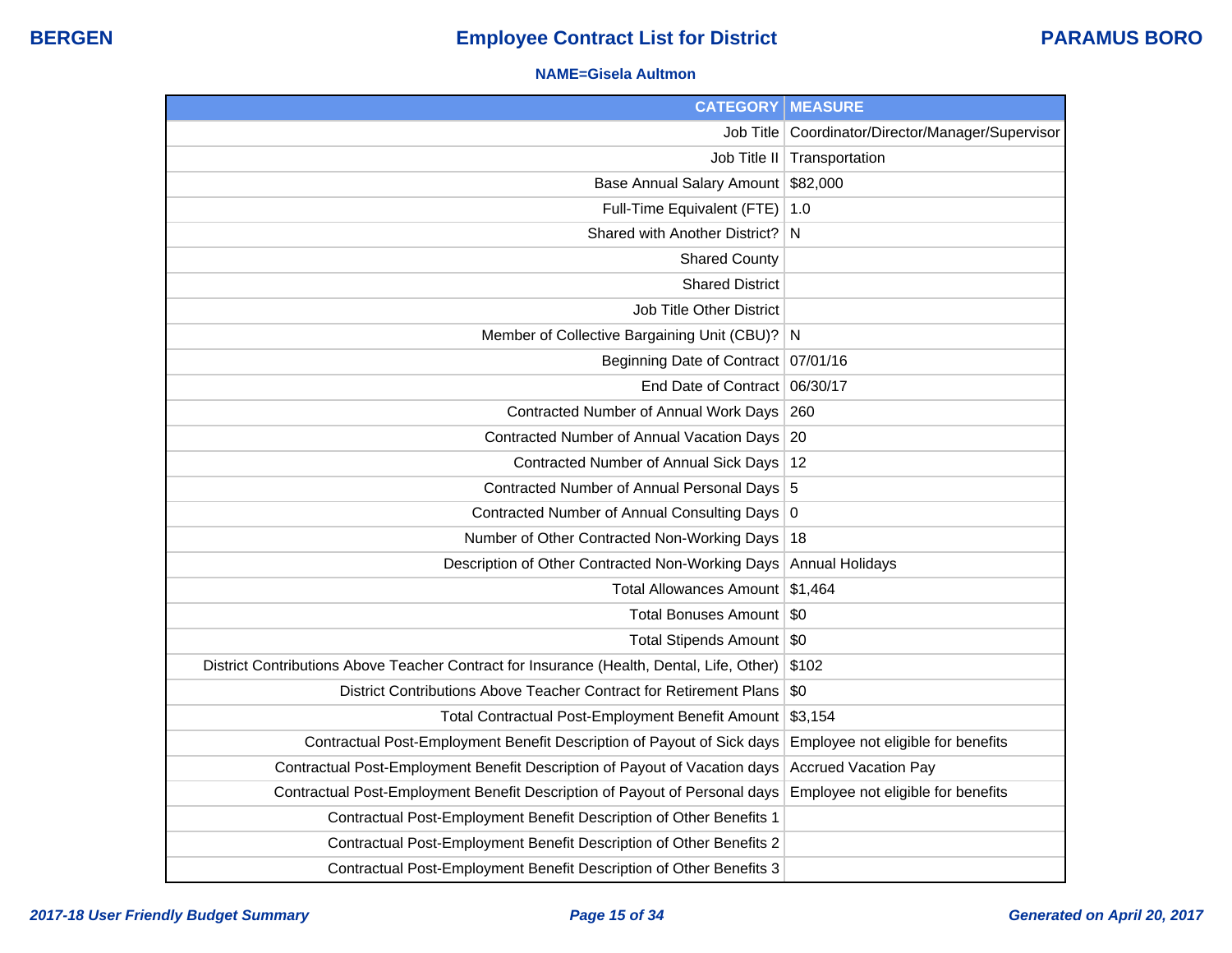## **NAME=Gisela Aultmon**

| <b>CATEGORY MEASURE</b>                                                                  |  |
|------------------------------------------------------------------------------------------|--|
| Total Other/In-Kind Remuneration Amount   \$0                                            |  |
| Description of Other/In-Kind Remuneration Annual Option to Buyback Sick Time in Cash     |  |
| Description of Other/In-Kind Remuneration Annual Option to Buyback Vacation Time in Cash |  |
| Description of Other/In-Kind Remuneration Annual Option to Buyback Personal Time in Cash |  |
| Description of Other/In-Kind Remuneration Annual Option to Other Remuneration 1          |  |
| Description of Other/In-Kind Remuneration Annual Option to Other Remuneration 2          |  |
| Description of Other/In-Kind Remuneration Annual Option to Other Remuneration 3          |  |
| <b>Additional Comment 1</b>                                                              |  |
| <b>Additional Comment 2</b>                                                              |  |
| <b>Additional Comment 3</b>                                                              |  |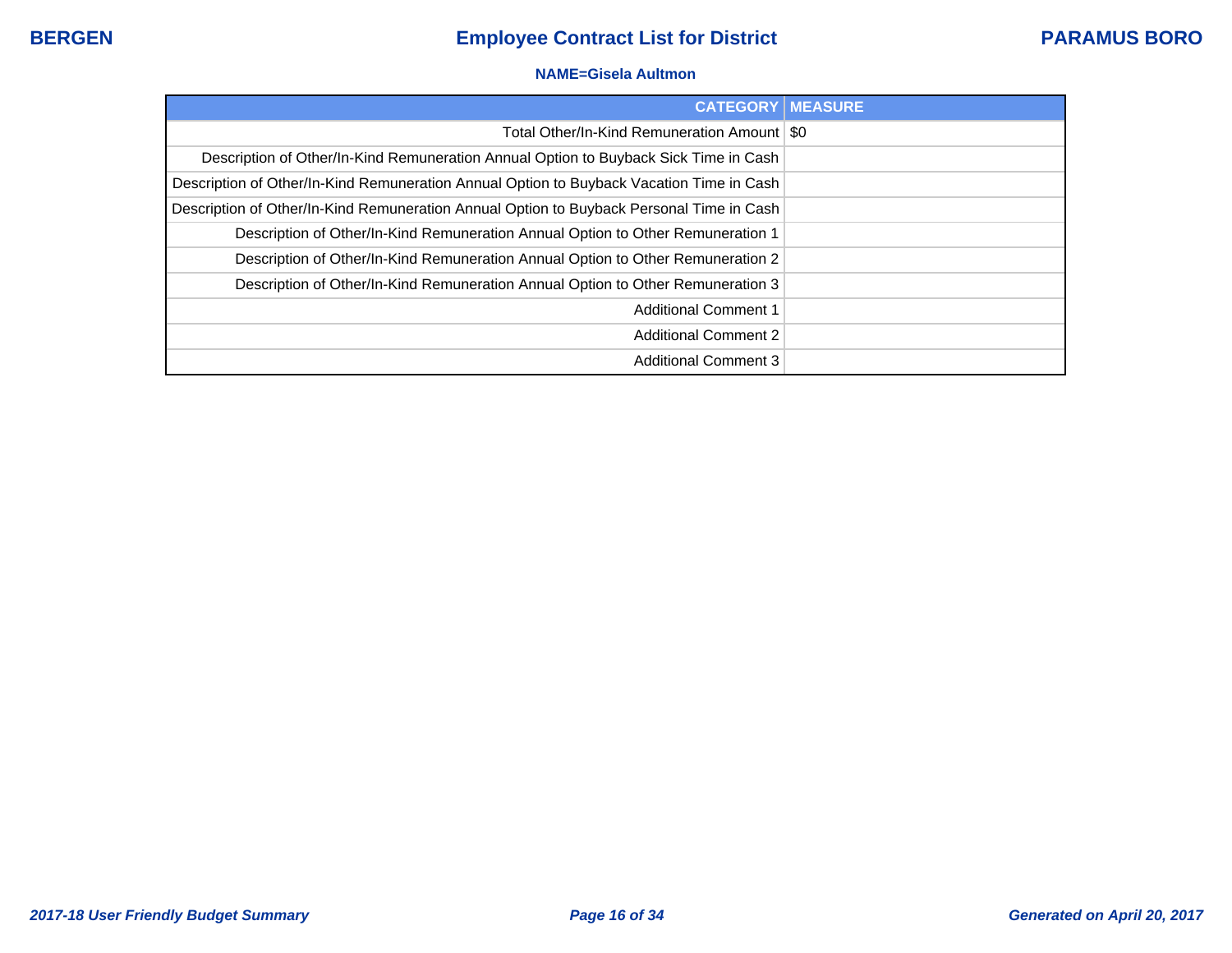#### **NAME=Juan Castro**

| <b>CATEGORY</b>                                                                           | <b>MEASURE</b>                     |
|-------------------------------------------------------------------------------------------|------------------------------------|
| Job Title                                                                                 | Other                              |
| Job Title II                                                                              | <b>ABA Coordinator</b>             |
| <b>Base Annual Salary Amount</b>                                                          | \$80,620                           |
| Full-Time Equivalent (FTE)                                                                | 1.0                                |
| Shared with Another District?                                                             | N                                  |
| <b>Shared County</b>                                                                      |                                    |
| <b>Shared District</b>                                                                    |                                    |
| <b>Job Title Other District</b>                                                           |                                    |
| Member of Collective Bargaining Unit (CBU)?                                               | N                                  |
| <b>Beginning Date of Contract</b>                                                         | 07/01/16                           |
| <b>End Date of Contract</b>                                                               | 06/30/17                           |
| Contracted Number of Annual Work Days                                                     | 260                                |
| Contracted Number of Annual Vacation Days                                                 | 10                                 |
| Contracted Number of Annual Sick Days                                                     | 12                                 |
| Contracted Number of Annual Personal Days                                                 | 5                                  |
| Contracted Number of Annual Consulting Days                                               | $\overline{0}$                     |
| Number of Other Contracted Non-Working Days                                               | 18                                 |
| Description of Other Contracted Non-Working Days                                          | <b>Annual Holidays</b>             |
| <b>Total Allowances Amount</b>                                                            | \$550                              |
| <b>Total Bonuses Amount</b>                                                               | \$0                                |
| <b>Total Stipends Amount</b>                                                              | \$0                                |
| District Contributions Above Teacher Contract for Insurance (Health, Dental, Life, Other) | \$94                               |
| District Contributions Above Teacher Contract for Retirement Plans                        | \$0                                |
| Total Contractual Post-Employment Benefit Amount                                          | \$1,550                            |
| Contractual Post-Employment Benefit Description of Payout of Sick days                    | Employee not eligible for benefits |
| Contractual Post-Employment Benefit Description of Payout of Vacation days                | <b>Accrued Vacation Pay</b>        |
| Contractual Post-Employment Benefit Description of Payout of Personal days                | Employee not eligible for benefits |
| Contractual Post-Employment Benefit Description of Other Benefits 1                       |                                    |
| Contractual Post-Employment Benefit Description of Other Benefits 2                       |                                    |
| Contractual Post-Employment Benefit Description of Other Benefits 3                       |                                    |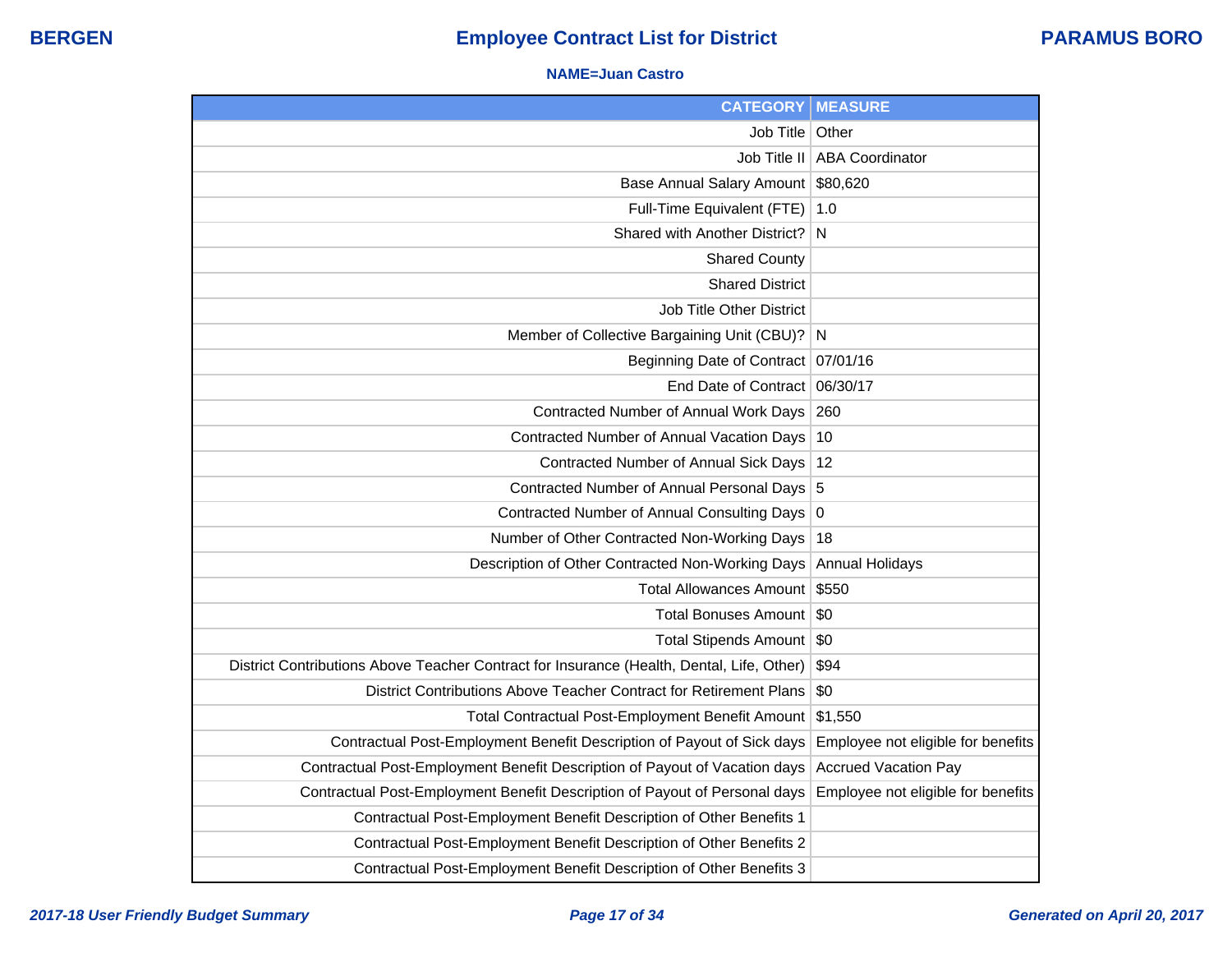### **NAME=Juan Castro**

| <b>CATEGORY   MEASURE</b>                                                                |  |
|------------------------------------------------------------------------------------------|--|
| Total Other/In-Kind Remuneration Amount   \$0                                            |  |
| Description of Other/In-Kind Remuneration Annual Option to Buyback Sick Time in Cash     |  |
| Description of Other/In-Kind Remuneration Annual Option to Buyback Vacation Time in Cash |  |
| Description of Other/In-Kind Remuneration Annual Option to Buyback Personal Time in Cash |  |
| Description of Other/In-Kind Remuneration Annual Option to Other Remuneration 1          |  |
| Description of Other/In-Kind Remuneration Annual Option to Other Remuneration 2          |  |
| Description of Other/In-Kind Remuneration Annual Option to Other Remuneration 3          |  |
| <b>Additional Comment 1</b>                                                              |  |
| <b>Additional Comment 2</b>                                                              |  |
| <b>Additional Comment 3</b>                                                              |  |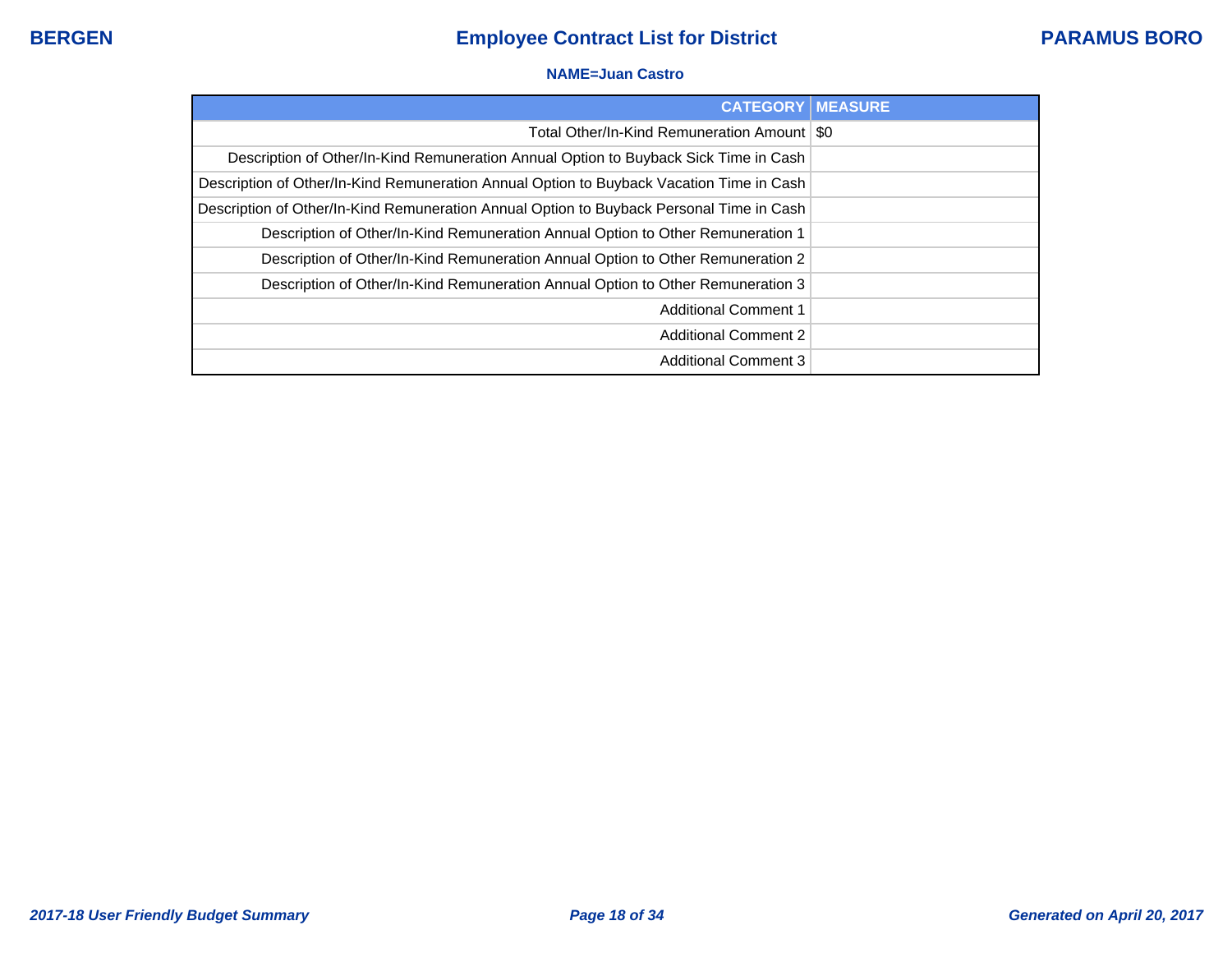## **NAME=Kathleen McCann**

| <b>CATEGORY</b>                                                                           | <b>MEASURE</b>                                      |
|-------------------------------------------------------------------------------------------|-----------------------------------------------------|
|                                                                                           | Job Title   Coordinator/Director/Manager/Supervisor |
|                                                                                           | Job Title II   Information Technology               |
| Base Annual Salary Amount                                                                 | \$93,000                                            |
| Full-Time Equivalent (FTE)   1.0                                                          |                                                     |
| Shared with Another District?                                                             | <sub>N</sub>                                        |
| <b>Shared County</b>                                                                      |                                                     |
| <b>Shared District</b>                                                                    |                                                     |
| <b>Job Title Other District</b>                                                           |                                                     |
| Member of Collective Bargaining Unit (CBU)? N                                             |                                                     |
| Beginning Date of Contract   07/01/16                                                     |                                                     |
| End Date of Contract 06/30/17                                                             |                                                     |
| Contracted Number of Annual Work Days                                                     | 260                                                 |
| Contracted Number of Annual Vacation Days 22                                              |                                                     |
| Contracted Number of Annual Sick Days                                                     | 12                                                  |
| Contracted Number of Annual Personal Days 5                                               |                                                     |
| Contracted Number of Annual Consulting Days 0                                             |                                                     |
| Number of Other Contracted Non-Working Days                                               | 18                                                  |
| Description of Other Contracted Non-Working Days                                          | <b>Annual Holidays</b>                              |
| Total Allowances Amount                                                                   | \$3,244                                             |
| <b>Total Bonuses Amount</b>                                                               | \$0                                                 |
| <b>Total Stipends Amount</b>                                                              | -\$0                                                |
| District Contributions Above Teacher Contract for Insurance (Health, Dental, Life, Other) | \$171                                               |
| District Contributions Above Teacher Contract for Retirement Plans                        | \$0                                                 |
| Total Contractual Post-Employment Benefit Amount                                          | \$3,935                                             |
| Contractual Post-Employment Benefit Description of Payout of Sick days                    | Employee not eligible for benefits                  |
| Contractual Post-Employment Benefit Description of Payout of Vacation days                | <b>Accrued Vacation Pay</b>                         |
| Contractual Post-Employment Benefit Description of Payout of Personal days                | Employee not eligible for benefits                  |
| Contractual Post-Employment Benefit Description of Other Benefits 1                       |                                                     |
| Contractual Post-Employment Benefit Description of Other Benefits 2                       |                                                     |
| Contractual Post-Employment Benefit Description of Other Benefits 3                       |                                                     |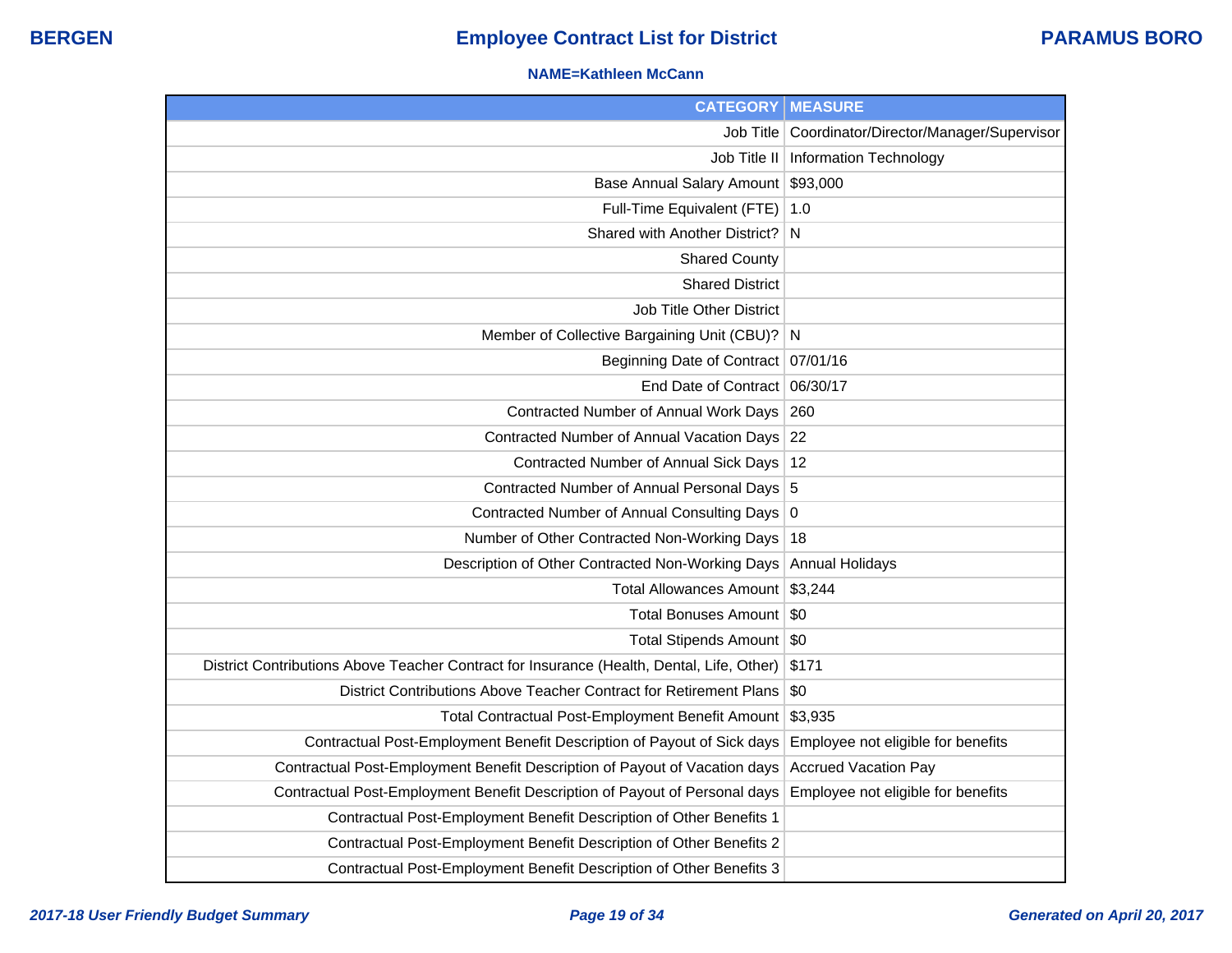### **NAME=Kathleen McCann**

| <b>CATEGORY   MEASURE</b>                                                                |  |
|------------------------------------------------------------------------------------------|--|
| Total Other/In-Kind Remuneration Amount   \$0                                            |  |
| Description of Other/In-Kind Remuneration Annual Option to Buyback Sick Time in Cash     |  |
| Description of Other/In-Kind Remuneration Annual Option to Buyback Vacation Time in Cash |  |
| Description of Other/In-Kind Remuneration Annual Option to Buyback Personal Time in Cash |  |
| Description of Other/In-Kind Remuneration Annual Option to Other Remuneration 1          |  |
| Description of Other/In-Kind Remuneration Annual Option to Other Remuneration 2          |  |
| Description of Other/In-Kind Remuneration Annual Option to Other Remuneration 3          |  |
| <b>Additional Comment 1</b>                                                              |  |
| <b>Additional Comment 2</b>                                                              |  |
| <b>Additional Comment 3</b>                                                              |  |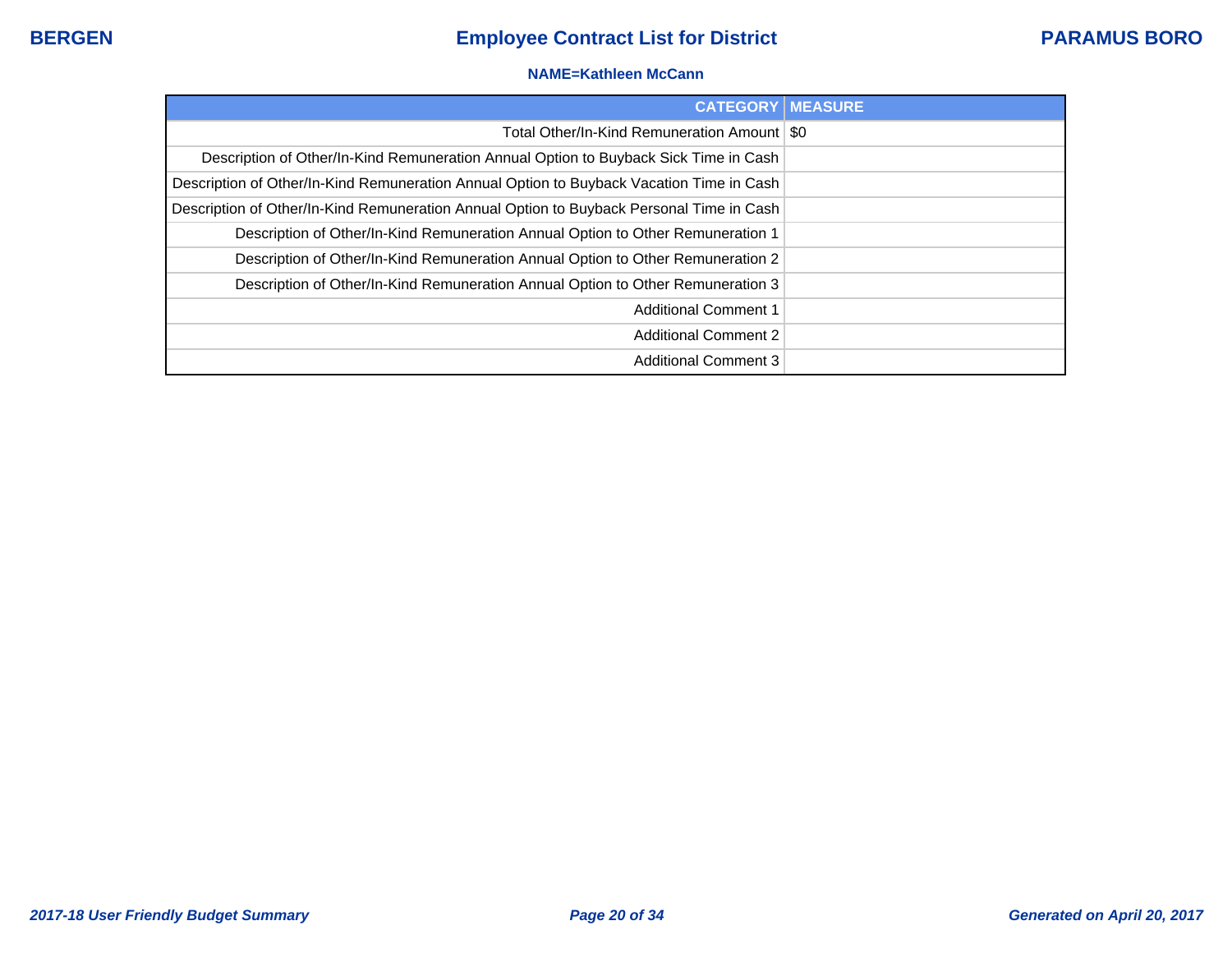## **NAME=Laci Callari**

| <b>CATEGORY</b>                                                                           | <b>MEASURE</b>                     |
|-------------------------------------------------------------------------------------------|------------------------------------|
| Job Title                                                                                 | Other                              |
| Job Title II                                                                              | <b>ABA Coordinator</b>             |
| <b>Base Annual Salary Amount</b>                                                          | \$81,520                           |
| Full-Time Equivalent (FTE)                                                                | 1.0                                |
| Shared with Another District?                                                             | N                                  |
| <b>Shared County</b>                                                                      |                                    |
| <b>Shared District</b>                                                                    |                                    |
| Job Title Other District                                                                  |                                    |
| Member of Collective Bargaining Unit (CBU)?                                               | N                                  |
| <b>Beginning Date of Contract</b>                                                         | 07/01/16                           |
| End Date of Contract                                                                      | 06/30/17                           |
| Contracted Number of Annual Work Days                                                     | 260                                |
| Contracted Number of Annual Vacation Days                                                 | 15                                 |
| Contracted Number of Annual Sick Days                                                     | 12                                 |
| Contracted Number of Annual Personal Days                                                 | 5                                  |
| Contracted Number of Annual Consulting Days                                               | $\mathbf 0$                        |
| Number of Other Contracted Non-Working Days                                               | 18                                 |
| Description of Other Contracted Non-Working Days                                          | <b>Annual Holidays</b>             |
| <b>Total Allowances Amount</b>                                                            | \$180                              |
| <b>Total Bonuses Amount</b>                                                               | \$0                                |
| Total Stipends Amount                                                                     | \$0                                |
| District Contributions Above Teacher Contract for Insurance (Health, Dental, Life, Other) | \$99                               |
| District Contributions Above Teacher Contract for Retirement Plans                        | \$0                                |
| Total Contractual Post-Employment Benefit Amount                                          | \$2,352                            |
| Contractual Post-Employment Benefit Description of Payout of Sick days                    | Employee not eligible for benefits |
| Contractual Post-Employment Benefit Description of Payout of Vacation days                | <b>Accrued Vacation Pay</b>        |
| Contractual Post-Employment Benefit Description of Payout of Personal days                | Employee not eligible for benefits |
| Contractual Post-Employment Benefit Description of Other Benefits 1                       |                                    |
| Contractual Post-Employment Benefit Description of Other Benefits 2                       |                                    |
| Contractual Post-Employment Benefit Description of Other Benefits 3                       |                                    |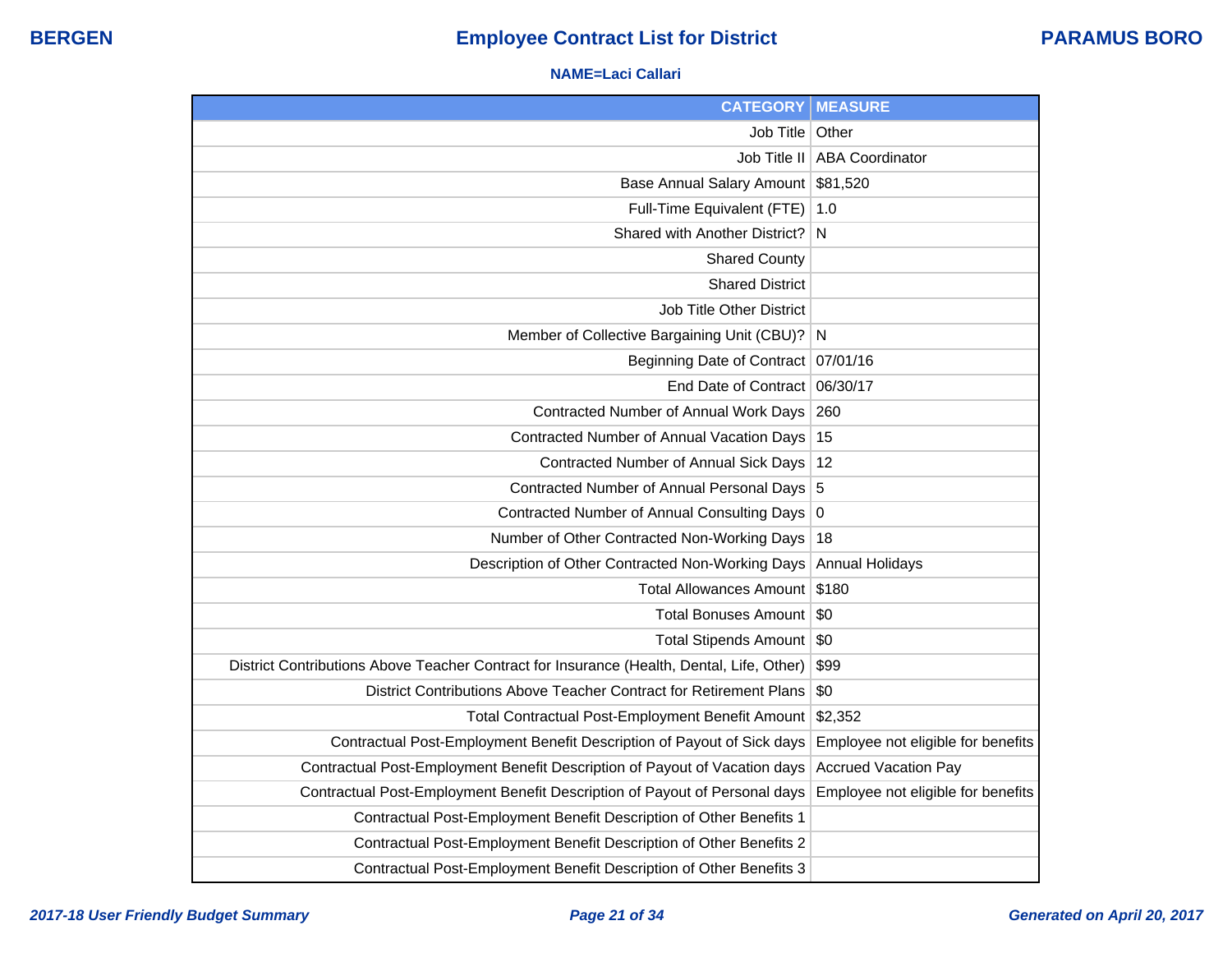## **NAME=Laci Callari**

| <b>CATEGORY</b>                                                                          | <b>IMEASURE</b> |
|------------------------------------------------------------------------------------------|-----------------|
| Total Other/In-Kind Remuneration Amount   \$0                                            |                 |
| Description of Other/In-Kind Remuneration Annual Option to Buyback Sick Time in Cash     |                 |
| Description of Other/In-Kind Remuneration Annual Option to Buyback Vacation Time in Cash |                 |
| Description of Other/In-Kind Remuneration Annual Option to Buyback Personal Time in Cash |                 |
| Description of Other/In-Kind Remuneration Annual Option to Other Remuneration 1          |                 |
| Description of Other/In-Kind Remuneration Annual Option to Other Remuneration 2          |                 |
| Description of Other/In-Kind Remuneration Annual Option to Other Remuneration 3          |                 |
| <b>Additional Comment 1</b>                                                              |                 |
| <b>Additional Comment 2</b>                                                              |                 |
| <b>Additional Comment 3</b>                                                              |                 |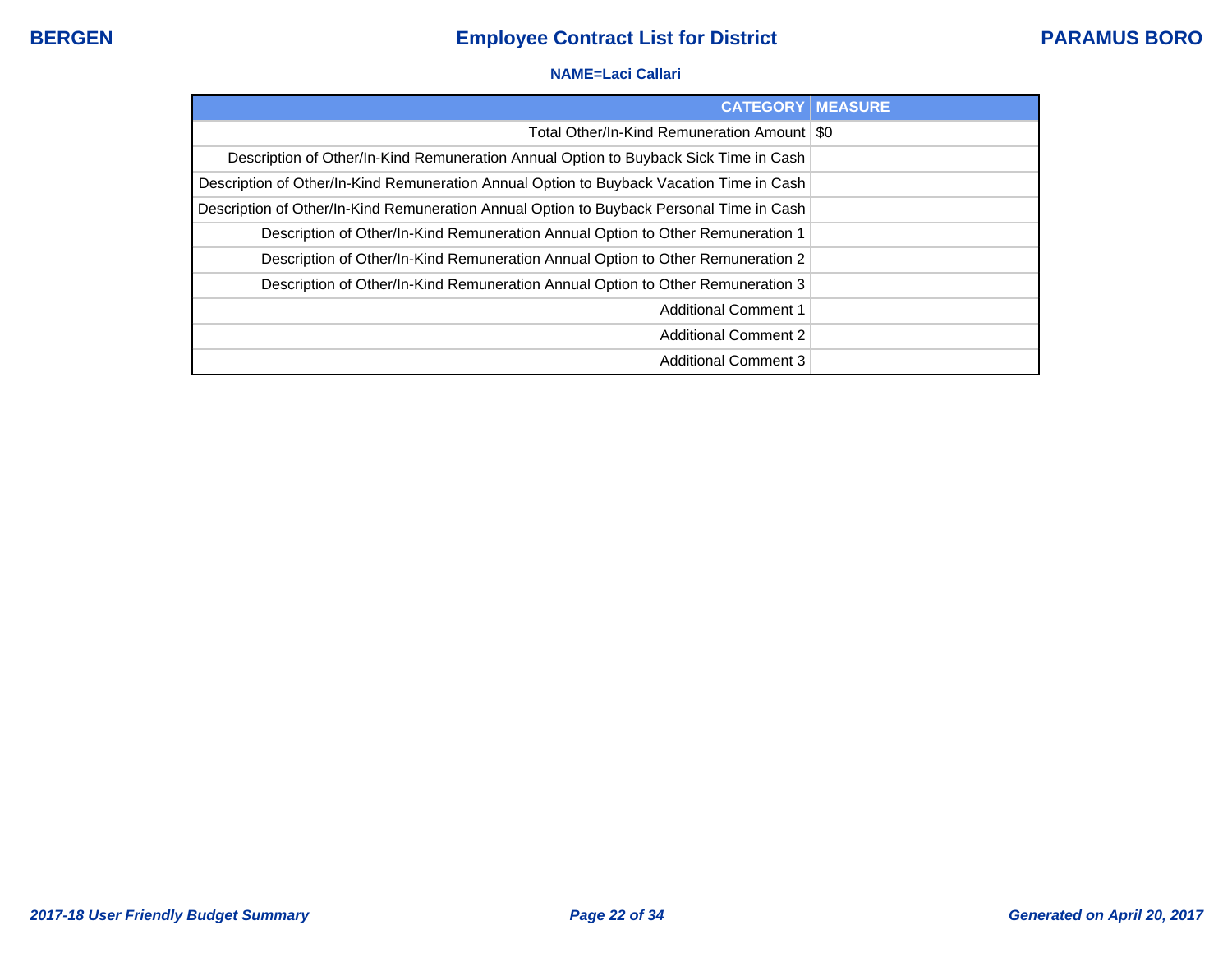## **NAME=Linda Pesa**

| <b>CATEGORY</b>                                                                           | <b>MEASURE</b>                     |
|-------------------------------------------------------------------------------------------|------------------------------------|
| Job Title                                                                                 | Secretary                          |
| Job Title II                                                                              |                                    |
| Base Annual Salary Amount \$76,640                                                        |                                    |
| Full-Time Equivalent (FTE)                                                                | 1.0                                |
| Shared with Another District?                                                             | N                                  |
| <b>Shared County</b>                                                                      |                                    |
| <b>Shared District</b>                                                                    |                                    |
| Job Title Other District                                                                  |                                    |
| Member of Collective Bargaining Unit (CBU)?                                               | N                                  |
| <b>Beginning Date of Contract</b>                                                         | 07/01/16                           |
| End Date of Contract                                                                      | 06/30/17                           |
| Contracted Number of Annual Work Days                                                     | 260                                |
| Contracted Number of Annual Vacation Days                                                 | 22                                 |
| Contracted Number of Annual Sick Days                                                     | 12                                 |
| Contracted Number of Annual Personal Days                                                 | 5                                  |
| Contracted Number of Annual Consulting Days                                               | $\mathbf 0$                        |
| Number of Other Contracted Non-Working Days                                               | 18                                 |
| Description of Other Contracted Non-Working Days                                          | Annual Hoidays                     |
| Total Allowances Amount                                                                   | \$0                                |
| <b>Total Bonuses Amount</b>                                                               | \$0                                |
| Total Stipends Amount                                                                     | \$0                                |
| District Contributions Above Teacher Contract for Insurance (Health, Dental, Life, Other) | \$69                               |
| District Contributions Above Teacher Contract for Retirement Plans                        | \$0                                |
| Total Contractual Post-Employment Benefit Amount                                          | \$3,242                            |
| Contractual Post-Employment Benefit Description of Payout of Sick days                    | Employee not eligible for benefits |
| Contractual Post-Employment Benefit Description of Payout of Vacation days                | <b>Accrued Vacation Pay</b>        |
| Contractual Post-Employment Benefit Description of Payout of Personal days                | Employee not eligible for benefits |
| Contractual Post-Employment Benefit Description of Other Benefits 1                       |                                    |
| Contractual Post-Employment Benefit Description of Other Benefits 2                       |                                    |
| Contractual Post-Employment Benefit Description of Other Benefits 3                       |                                    |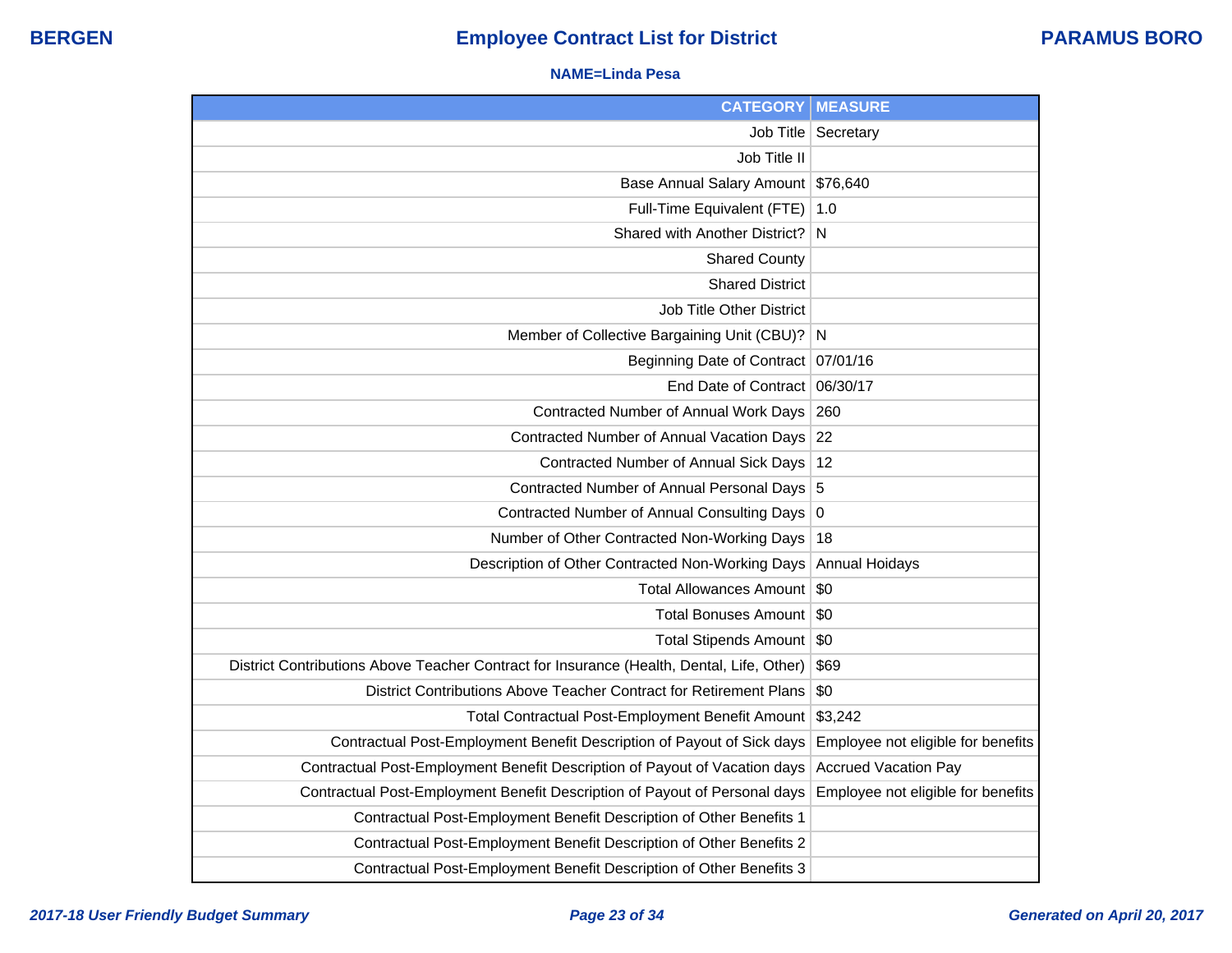## **NAME=Linda Pesa**

| <b>CATEGORY   MEASURE</b>                                                                |  |
|------------------------------------------------------------------------------------------|--|
| Total Other/In-Kind Remuneration Amount   \$0                                            |  |
| Description of Other/In-Kind Remuneration Annual Option to Buyback Sick Time in Cash     |  |
| Description of Other/In-Kind Remuneration Annual Option to Buyback Vacation Time in Cash |  |
| Description of Other/In-Kind Remuneration Annual Option to Buyback Personal Time in Cash |  |
| Description of Other/In-Kind Remuneration Annual Option to Other Remuneration 1          |  |
| Description of Other/In-Kind Remuneration Annual Option to Other Remuneration 2          |  |
| Description of Other/In-Kind Remuneration Annual Option to Other Remuneration 3          |  |
| <b>Additional Comment 1</b>                                                              |  |
| <b>Additional Comment 2</b>                                                              |  |
| <b>Additional Comment 3</b>                                                              |  |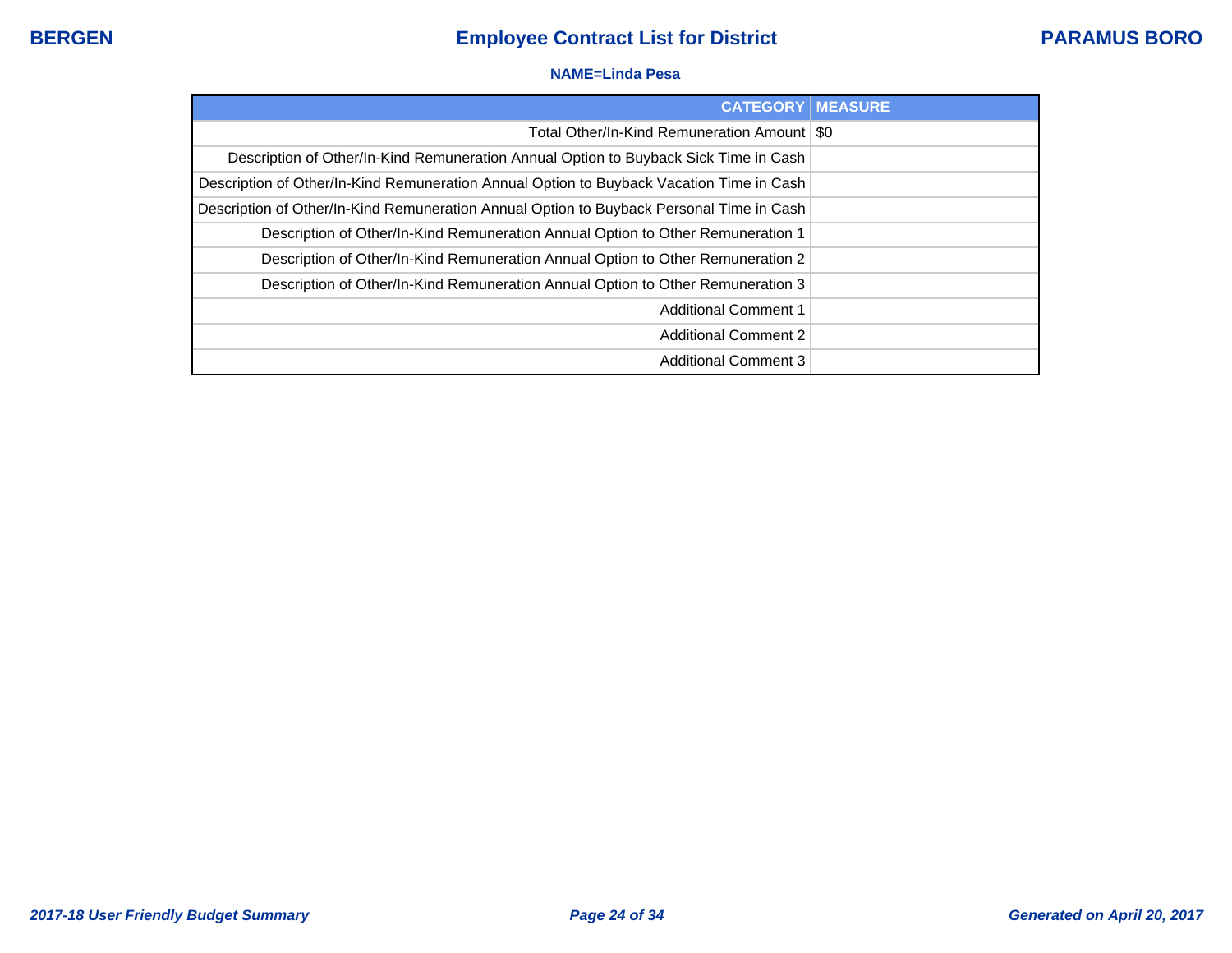#### **NAME=Mattea Field**

| <b>CATEGORY</b>                                                                           | <b>MEASURE</b>                     |
|-------------------------------------------------------------------------------------------|------------------------------------|
| Job Title                                                                                 | Assistant Business Administrator   |
| Job Title II                                                                              |                                    |
| Base Annual Salary Amount                                                                 | \$97,000                           |
| Full-Time Equivalent (FTE)                                                                | 1.0                                |
| Shared with Another District?                                                             | N                                  |
| <b>Shared County</b>                                                                      |                                    |
| <b>Shared District</b>                                                                    |                                    |
| Job Title Other District                                                                  |                                    |
| Member of Collective Bargaining Unit (CBU)?                                               | N                                  |
| <b>Beginning Date of Contract</b>                                                         | 07/01/16                           |
| End Date of Contract                                                                      | 06/30/17                           |
| Contracted Number of Annual Work Days                                                     | 260                                |
| Contracted Number of Annual Vacation Days                                                 | 22                                 |
| Contracted Number of Annual Sick Days                                                     | 12                                 |
| Contracted Number of Annual Personal Days 5                                               |                                    |
| Contracted Number of Annual Consulting Days 0                                             |                                    |
| Number of Other Contracted Non-Working Days                                               | 18                                 |
| Description of Other Contracted Non-Working Days                                          | <b>Annual Holidays</b>             |
| <b>Total Allowances Amount</b>                                                            | \$2,220                            |
| <b>Total Bonuses Amount</b>                                                               | \$0                                |
| Total Stipends Amount                                                                     | \$0                                |
| District Contributions Above Teacher Contract for Insurance (Health, Dental, Life, Other) | \$195                              |
| District Contributions Above Teacher Contract for Retirement Plans                        | \$0                                |
| Total Contractual Post-Employment Benefit Amount                                          | \$14,304                           |
| Contractual Post-Employment Benefit Description of Payout of Sick days                    | Employee not eligible for benefits |
| Contractual Post-Employment Benefit Description of Payout of Vacation days                | <b>Accrued Vacation Pay</b>        |
| Contractual Post-Employment Benefit Description of Payout of Personal days                | Employee not eligible for benefits |
| Contractual Post-Employment Benefit Description of Other Benefits 1                       |                                    |
| Contractual Post-Employment Benefit Description of Other Benefits 2                       |                                    |
| Contractual Post-Employment Benefit Description of Other Benefits 3                       |                                    |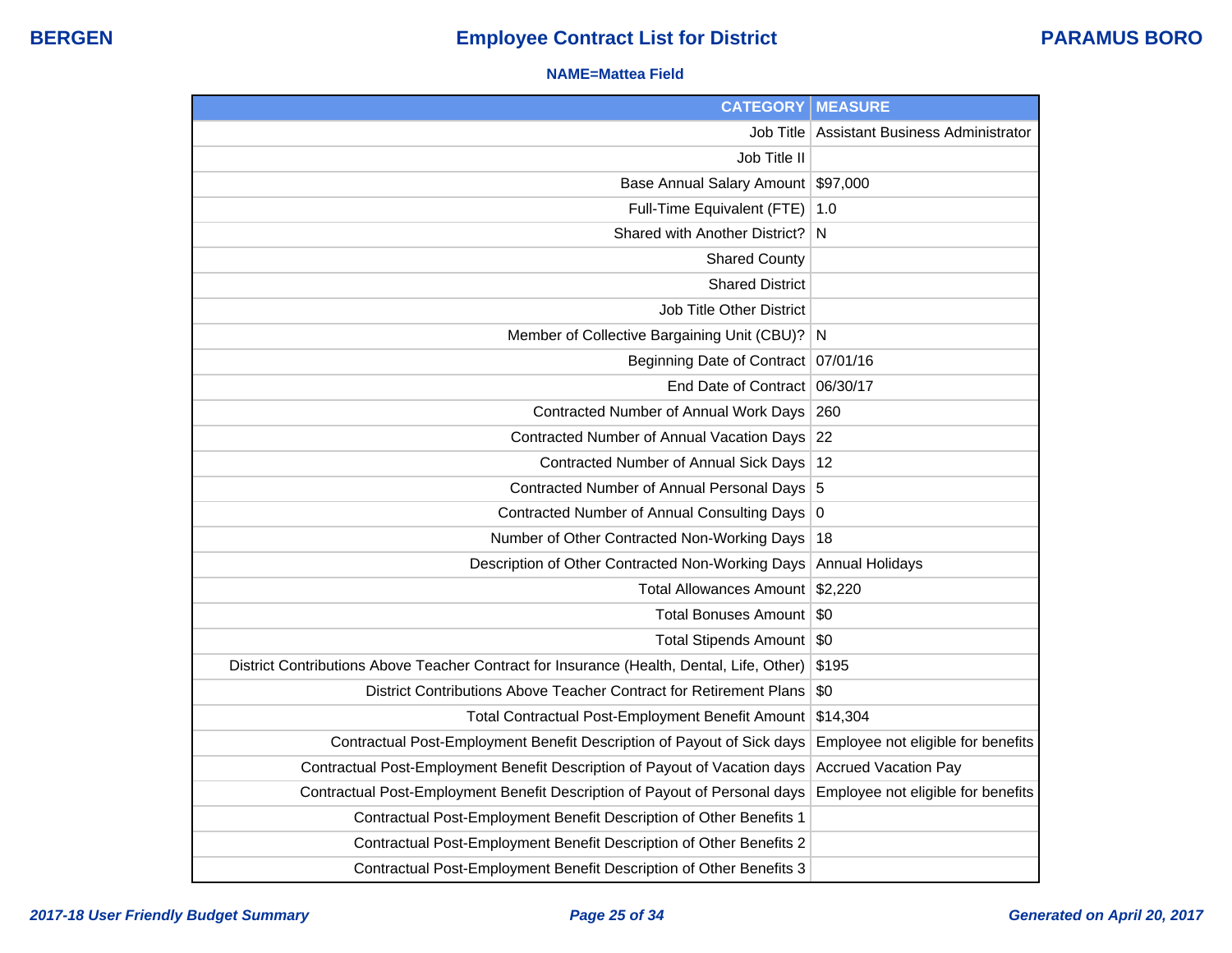### **NAME=Mattea Field**

| <b>CATEGORY   MEASURE</b>                                                                |  |
|------------------------------------------------------------------------------------------|--|
| Total Other/In-Kind Remuneration Amount   \$0                                            |  |
| Description of Other/In-Kind Remuneration Annual Option to Buyback Sick Time in Cash     |  |
| Description of Other/In-Kind Remuneration Annual Option to Buyback Vacation Time in Cash |  |
| Description of Other/In-Kind Remuneration Annual Option to Buyback Personal Time in Cash |  |
| Description of Other/In-Kind Remuneration Annual Option to Other Remuneration 1          |  |
| Description of Other/In-Kind Remuneration Annual Option to Other Remuneration 2          |  |
| Description of Other/In-Kind Remuneration Annual Option to Other Remuneration 3          |  |
| <b>Additional Comment 1</b>                                                              |  |
| <b>Additional Comment 2</b>                                                              |  |
| <b>Additional Comment 3</b>                                                              |  |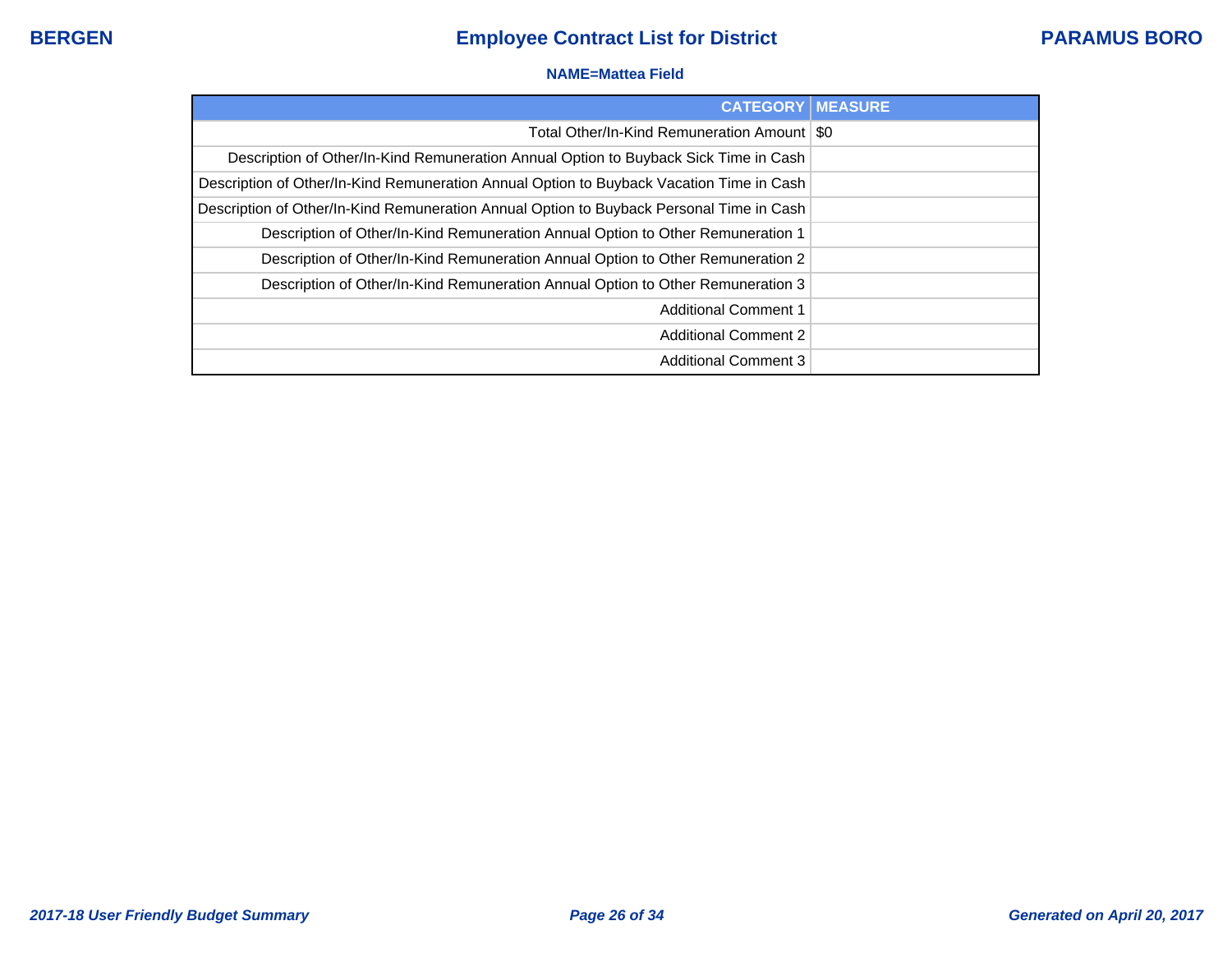#### **NAME=Michele Robinson**

| <b>CATEGORY</b>                                                                           | <b>MEASURE</b>                     |
|-------------------------------------------------------------------------------------------|------------------------------------|
| Job Title                                                                                 | Superintendent                     |
| Job Title II                                                                              |                                    |
| Base Annual Salary Amount \$167,500                                                       |                                    |
| Full-Time Equivalent (FTE)                                                                | 1.0                                |
| Shared with Another District?                                                             | N                                  |
| <b>Shared County</b>                                                                      |                                    |
| <b>Shared District</b>                                                                    |                                    |
| Job Title Other District                                                                  |                                    |
| Member of Collective Bargaining Unit (CBU)?                                               | N                                  |
| Beginning Date of Contract                                                                | 07/01/15                           |
| End Date of Contract                                                                      | 06/30/20                           |
| Contracted Number of Annual Work Days                                                     | 260                                |
| Contracted Number of Annual Vacation Days 22                                              |                                    |
| Contracted Number of Annual Sick Days                                                     | 12                                 |
| Contracted Number of Annual Personal Days                                                 | $\mathbf 0$                        |
| Contracted Number of Annual Consulting Days                                               | $\overline{0}$                     |
| Number of Other Contracted Non-Working Days                                               | 18                                 |
| Description of Other Contracted Non-Working Days                                          | <b>Annual Holidays</b>             |
| <b>Total Allowances Amount</b>                                                            | \$6,878                            |
| <b>Total Bonuses Amount</b>                                                               | \$25,108                           |
| <b>Total Stipends Amount</b>                                                              | $\sqrt{50}$                        |
| District Contributions Above Teacher Contract for Insurance (Health, Dental, Life, Other) | \$632                              |
| District Contributions Above Teacher Contract for Retirement Plans                        | \$0                                |
| Total Contractual Post-Employment Benefit Amount                                          | \$7,086                            |
| Contractual Post-Employment Benefit Description of Payout of Sick days                    | Employee not eligible for benefits |
| Contractual Post-Employment Benefit Description of Payout of Vacation days                | <b>Accrued Vacation Pay</b>        |
| Contractual Post-Employment Benefit Description of Payout of Personal days                | Employee not eligible for benefits |
| Contractual Post-Employment Benefit Description of Other Benefits 1                       |                                    |
| Contractual Post-Employment Benefit Description of Other Benefits 2                       |                                    |
| Contractual Post-Employment Benefit Description of Other Benefits 3                       |                                    |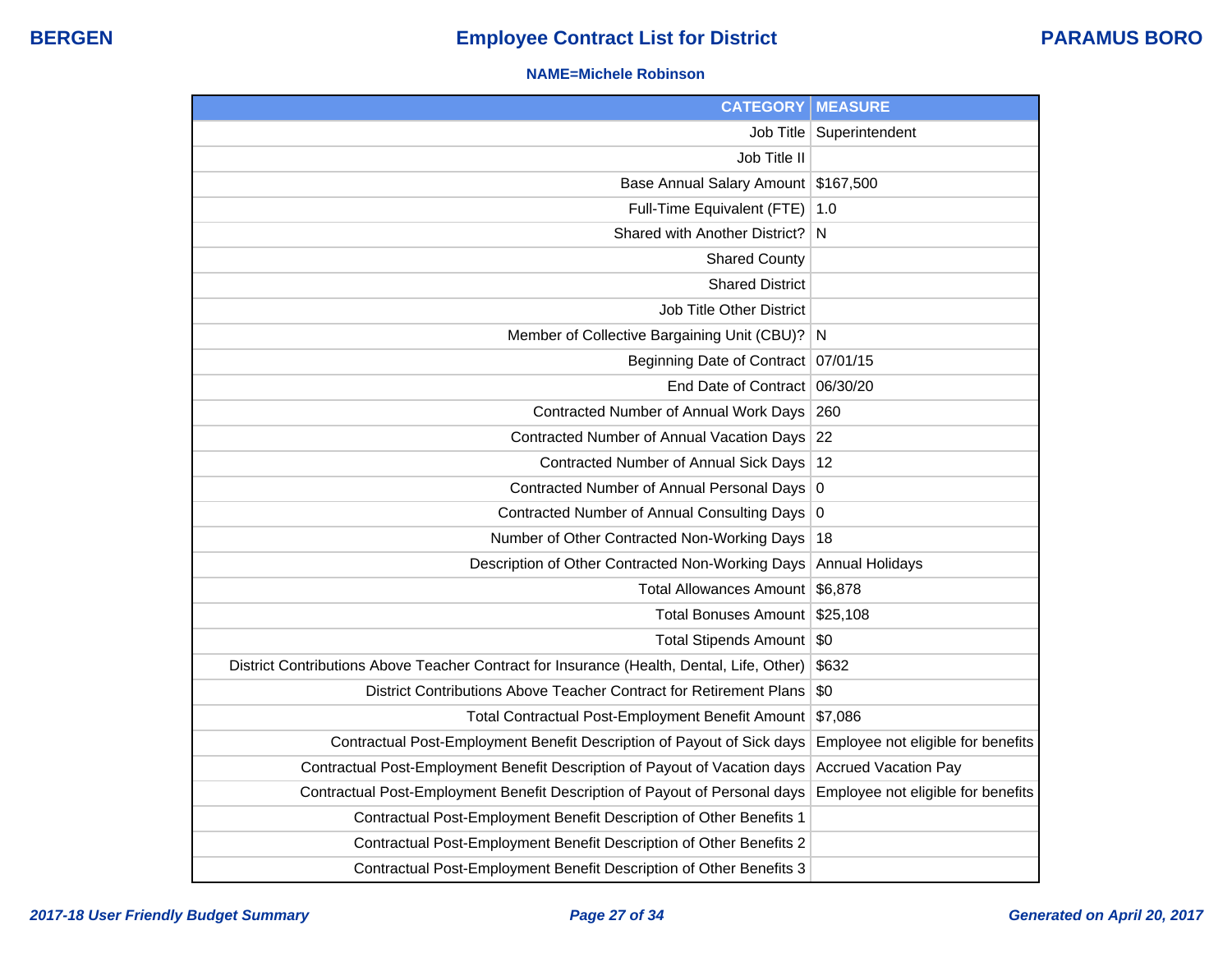#### **NAME=Michele Robinson**

| <b>CATEGORY   MEASURE</b>                                                                |  |
|------------------------------------------------------------------------------------------|--|
| Total Other/In-Kind Remuneration Amount   \$0                                            |  |
| Description of Other/In-Kind Remuneration Annual Option to Buyback Sick Time in Cash     |  |
| Description of Other/In-Kind Remuneration Annual Option to Buyback Vacation Time in Cash |  |
| Description of Other/In-Kind Remuneration Annual Option to Buyback Personal Time in Cash |  |
| Description of Other/In-Kind Remuneration Annual Option to Other Remuneration 1          |  |
| Description of Other/In-Kind Remuneration Annual Option to Other Remuneration 2          |  |
| Description of Other/In-Kind Remuneration Annual Option to Other Remuneration 3          |  |
| <b>Additional Comment 1</b>                                                              |  |
| <b>Additional Comment 2</b>                                                              |  |
| <b>Additional Comment 3</b>                                                              |  |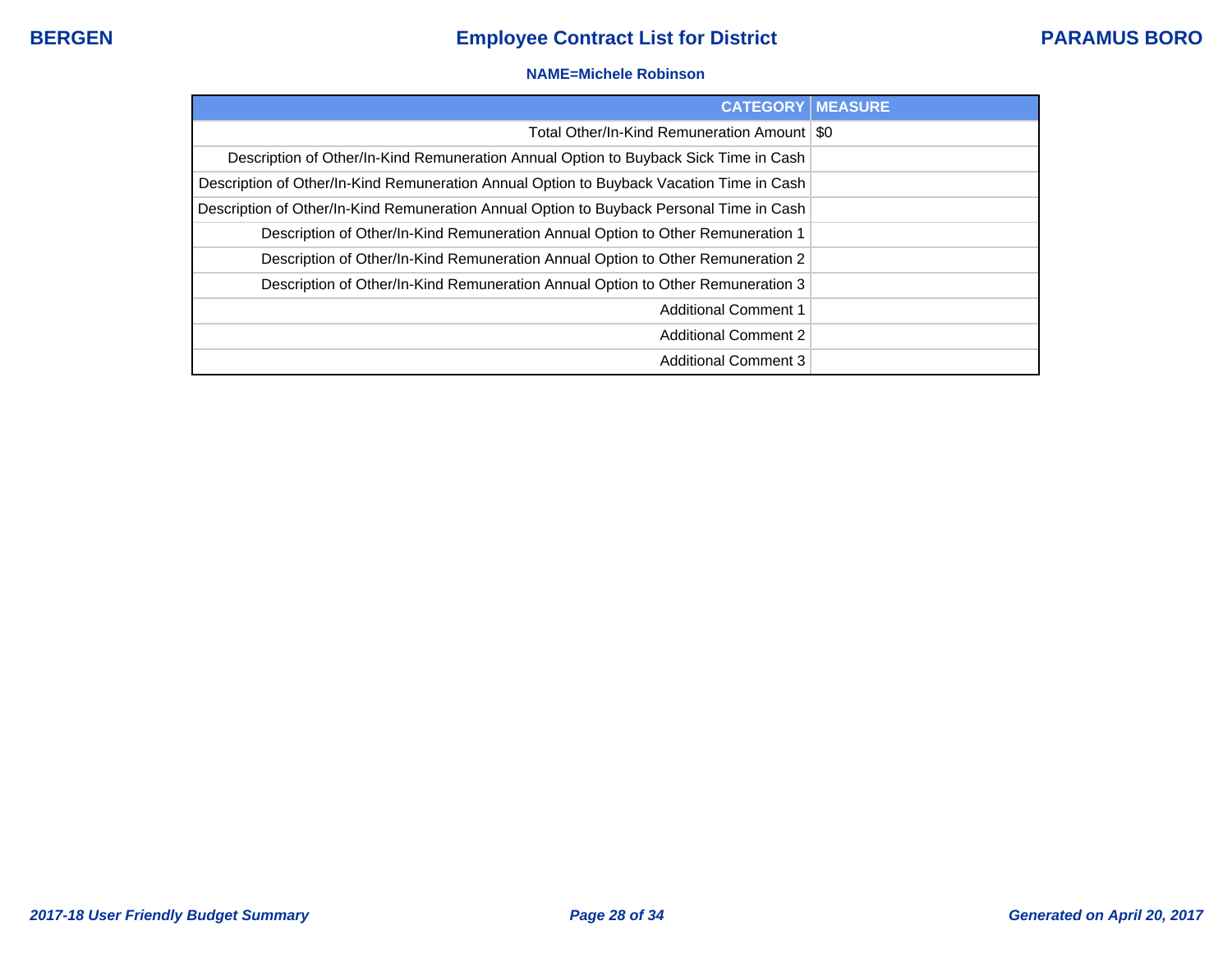#### **NAME=Robert Autorino**

| <b>CATEGORY</b>                                                                           | <b>MEASURE</b>                                      |
|-------------------------------------------------------------------------------------------|-----------------------------------------------------|
|                                                                                           | Job Title   Coordinator/Director/Manager/Supervisor |
|                                                                                           | Job Title II   Building and Grounds                 |
| Base Annual Salary Amount                                                                 | \$117,540                                           |
| Full-Time Equivalent (FTE)   1.0                                                          |                                                     |
| Shared with Another District? N                                                           |                                                     |
| <b>Shared County</b>                                                                      |                                                     |
| <b>Shared District</b>                                                                    |                                                     |
| <b>Job Title Other District</b>                                                           |                                                     |
| Member of Collective Bargaining Unit (CBU)? N                                             |                                                     |
| Beginning Date of Contract   07/01/16                                                     |                                                     |
| End Date of Contract 06/30/17                                                             |                                                     |
| Contracted Number of Annual Work Days                                                     | 260                                                 |
| Contracted Number of Annual Vacation Days 22                                              |                                                     |
| Contracted Number of Annual Sick Days                                                     | 12                                                  |
| Contracted Number of Annual Personal Days 5                                               |                                                     |
| Contracted Number of Annual Consulting Days   0                                           |                                                     |
| Number of Other Contracted Non-Working Days                                               | 18                                                  |
| Description of Other Contracted Non-Working Days                                          | <b>Annual Holidays</b>                              |
| Total Allowances Amount   \$2,157                                                         |                                                     |
| <b>Total Bonuses Amount</b>                                                               | \$0                                                 |
| Total Stipends Amount   \$0                                                               |                                                     |
| District Contributions Above Teacher Contract for Insurance (Health, Dental, Life, Other) | \$323                                               |
| District Contributions Above Teacher Contract for Retirement Plans                        | \$0                                                 |
| Total Contractual Post-Employment Benefit Amount                                          | \$15,173                                            |
| Contractual Post-Employment Benefit Description of Payout of Sick days                    | Employee not eligible for benefits                  |
| Contractual Post-Employment Benefit Description of Payout of Vacation days                | <b>Accrued Vacation Pay</b>                         |
| Contractual Post-Employment Benefit Description of Payout of Personal days                | Employee not eligible for benefits                  |
| Contractual Post-Employment Benefit Description of Other Benefits 1                       |                                                     |
| Contractual Post-Employment Benefit Description of Other Benefits 2                       |                                                     |
| Contractual Post-Employment Benefit Description of Other Benefits 3                       |                                                     |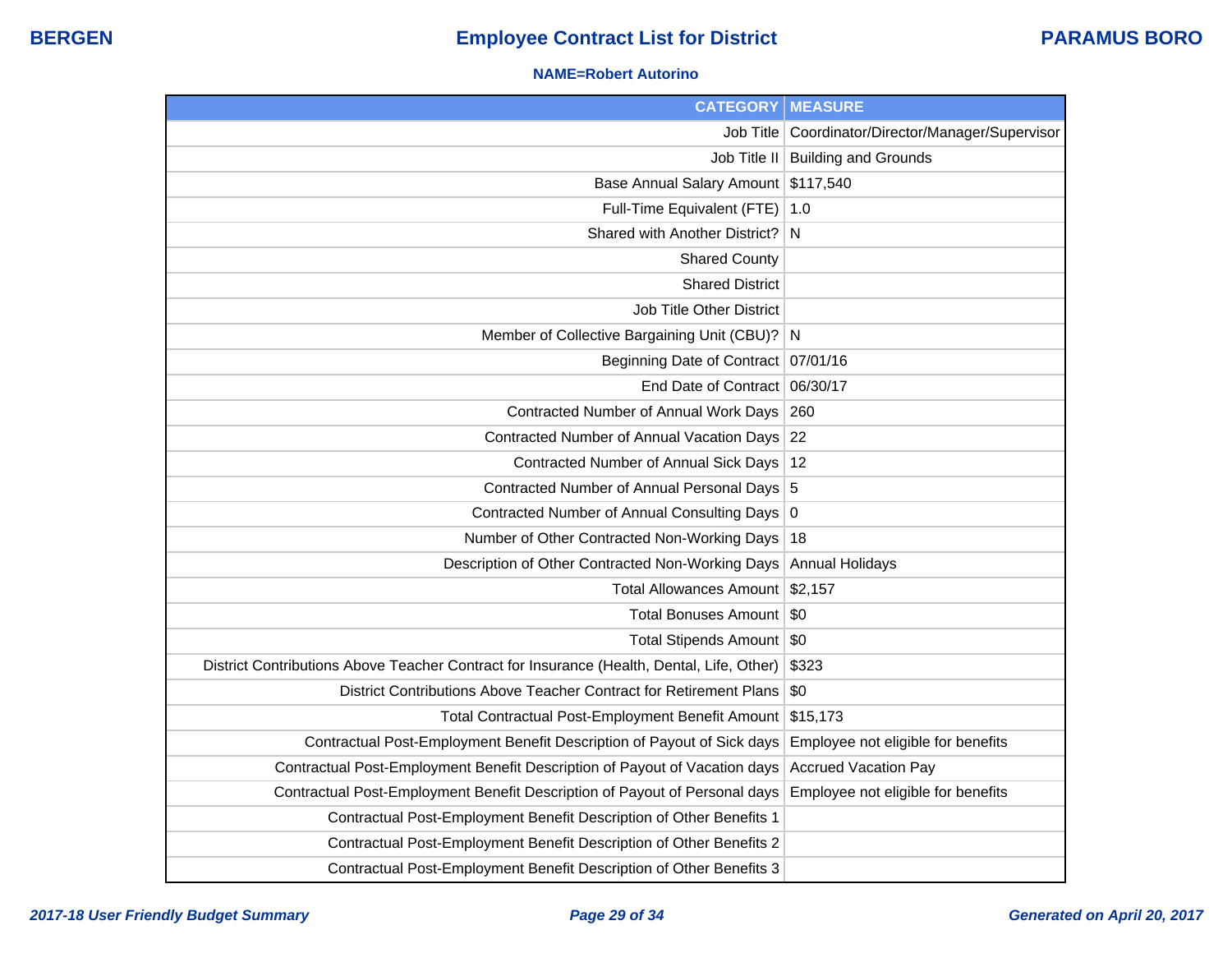### **NAME=Robert Autorino**

| <b>CATEGORY   MEASURE</b>                                                                |  |
|------------------------------------------------------------------------------------------|--|
| Total Other/In-Kind Remuneration Amount   \$0                                            |  |
| Description of Other/In-Kind Remuneration Annual Option to Buyback Sick Time in Cash     |  |
| Description of Other/In-Kind Remuneration Annual Option to Buyback Vacation Time in Cash |  |
| Description of Other/In-Kind Remuneration Annual Option to Buyback Personal Time in Cash |  |
| Description of Other/In-Kind Remuneration Annual Option to Other Remuneration 1          |  |
| Description of Other/In-Kind Remuneration Annual Option to Other Remuneration 2          |  |
| Description of Other/In-Kind Remuneration Annual Option to Other Remuneration 3          |  |
| <b>Additional Comment 1</b>                                                              |  |
| <b>Additional Comment 2</b>                                                              |  |
| <b>Additional Comment 3</b>                                                              |  |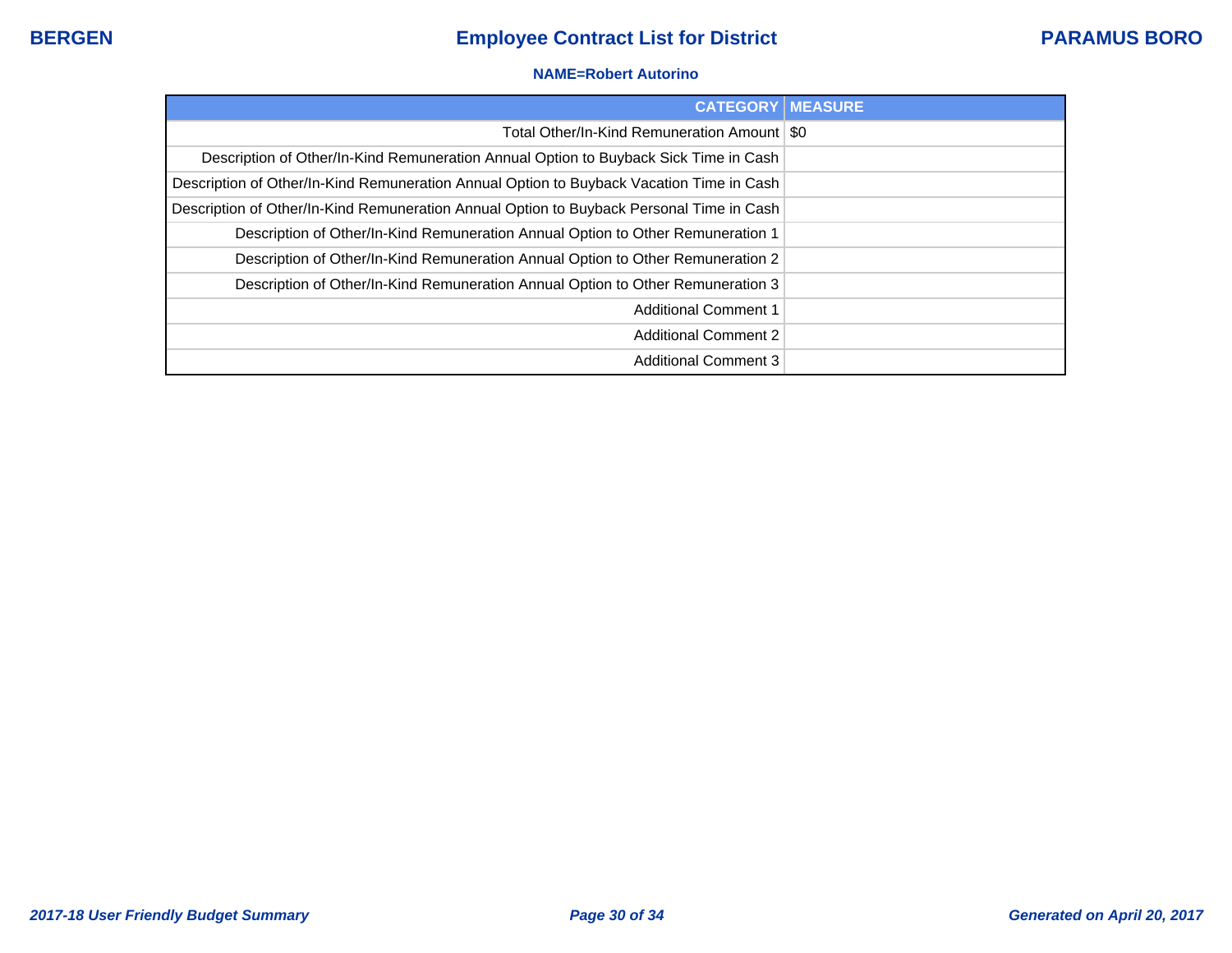## **NAME=Sean Adams**

| <b>CATEGORY</b>                                                                           | <b>MEASURE</b>                     |
|-------------------------------------------------------------------------------------------|------------------------------------|
| Job Title                                                                                 | <b>Assistant Superintendent</b>    |
| Job Title II                                                                              |                                    |
| Base Annual Salary Amount                                                                 | \$162,360                          |
| Full-Time Equivalent (FTE)                                                                | 1.0                                |
| Shared with Another District?                                                             | $\mathsf{N}$                       |
| <b>Shared County</b>                                                                      |                                    |
| <b>Shared District</b>                                                                    |                                    |
| Job Title Other District                                                                  |                                    |
| Member of Collective Bargaining Unit (CBU)?                                               | $\mathsf{N}$                       |
| Beginning Date of Contract                                                                | 07/01/16                           |
| End Date of Contract                                                                      | 06/30/17                           |
| Contracted Number of Annual Work Days                                                     | 260                                |
| Contracted Number of Annual Vacation Days                                                 | 22                                 |
| Contracted Number of Annual Sick Days                                                     | 12                                 |
| Contracted Number of Annual Personal Days 5                                               |                                    |
| Contracted Number of Annual Consulting Days 0                                             |                                    |
| Number of Other Contracted Non-Working Days                                               | 18                                 |
| Description of Other Contracted Non-Working Days                                          | <b>Annual Holidays</b>             |
| <b>Total Allowances Amount</b>                                                            | \$8,225                            |
| <b>Total Bonuses Amount</b>                                                               | \$24,336                           |
| Total Stipends Amount   \$0                                                               |                                    |
| District Contributions Above Teacher Contract for Insurance (Health, Dental, Life, Other) | \$601                              |
| District Contributions Above Teacher Contract for Retirement Plans                        | \$0                                |
| Total Contractual Post-Employment Benefit Amount                                          | \$6,869                            |
| Contractual Post-Employment Benefit Description of Payout of Sick days                    | Employee not eligible for benefits |
| Contractual Post-Employment Benefit Description of Payout of Vacation days                | <b>Accrued Vacation Pay</b>        |
| Contractual Post-Employment Benefit Description of Payout of Personal days                | Employee not eligible for benefits |
| Contractual Post-Employment Benefit Description of Other Benefits 1                       |                                    |
| Contractual Post-Employment Benefit Description of Other Benefits 2                       |                                    |
| Contractual Post-Employment Benefit Description of Other Benefits 3                       |                                    |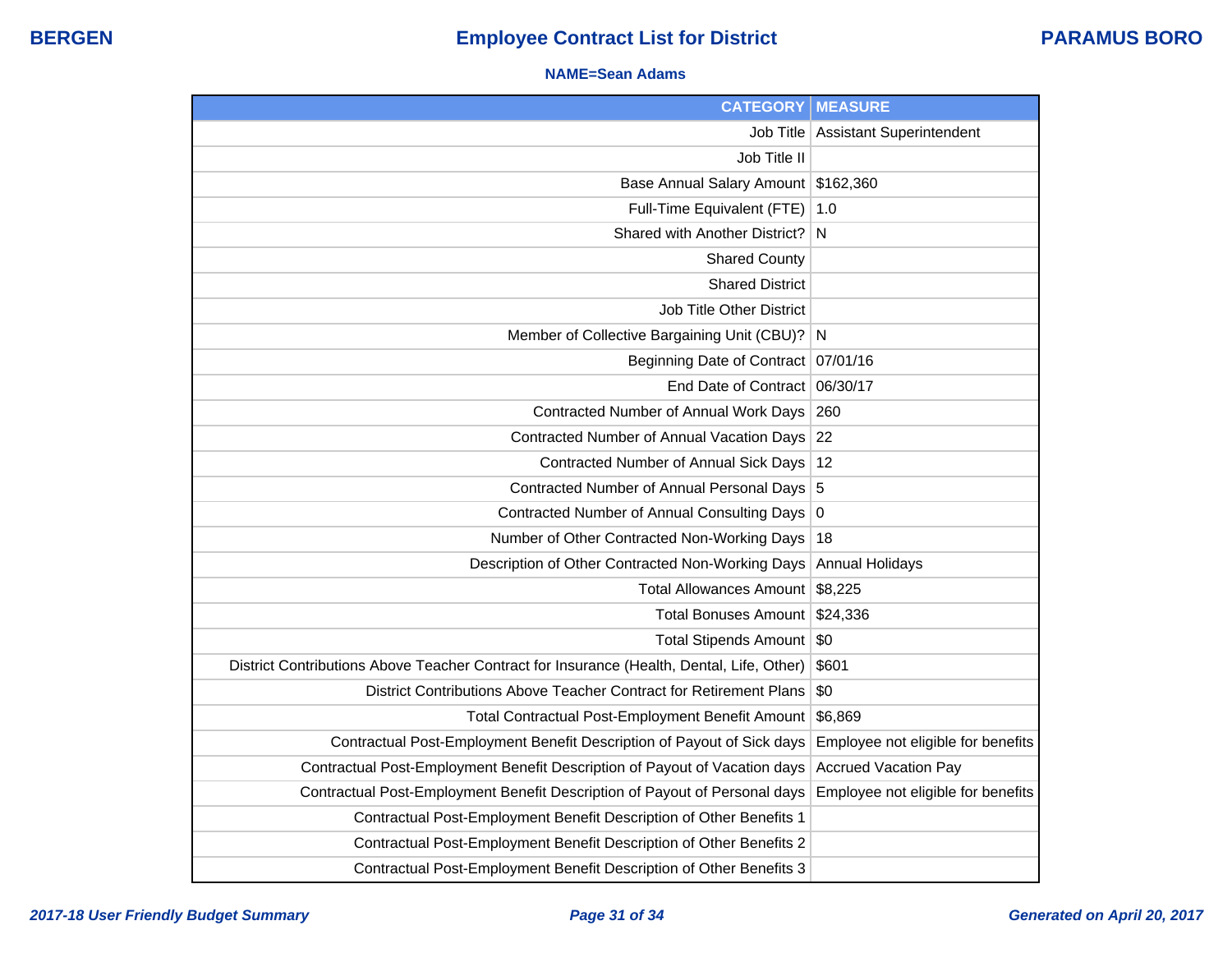## **NAME=Sean Adams**

| <b>CATEGORY   MEASURE</b>                                                                |  |
|------------------------------------------------------------------------------------------|--|
| Total Other/In-Kind Remuneration Amount   \$0                                            |  |
| Description of Other/In-Kind Remuneration Annual Option to Buyback Sick Time in Cash     |  |
| Description of Other/In-Kind Remuneration Annual Option to Buyback Vacation Time in Cash |  |
| Description of Other/In-Kind Remuneration Annual Option to Buyback Personal Time in Cash |  |
| Description of Other/In-Kind Remuneration Annual Option to Other Remuneration 1          |  |
| Description of Other/In-Kind Remuneration Annual Option to Other Remuneration 2          |  |
| Description of Other/In-Kind Remuneration Annual Option to Other Remuneration 3          |  |
| <b>Additional Comment 1</b>                                                              |  |
| <b>Additional Comment 2</b>                                                              |  |
| <b>Additional Comment 3</b>                                                              |  |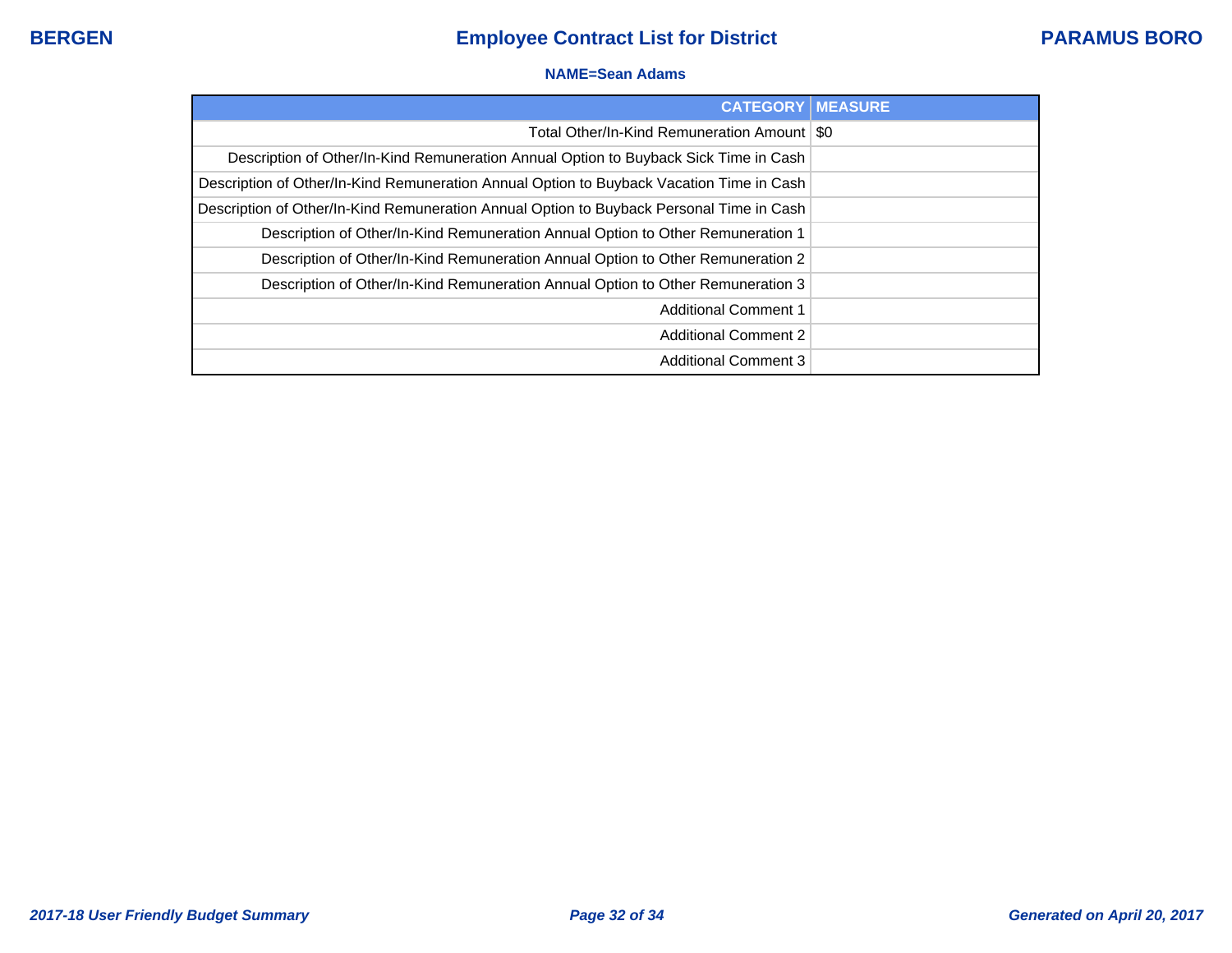### **NAME=Steve Cea**

| <b>CATEGORY</b>                                                                           | <b>MEASURE</b>                     |
|-------------------------------------------------------------------------------------------|------------------------------------|
| Job Title                                                                                 | <b>Business Administrator</b>      |
| Job Title II                                                                              | <b>Board Secretary</b>             |
| <b>Base Annual Salary Amount</b>                                                          | \$183,570                          |
| Full-Time Equivalent (FTE)                                                                | 1.0                                |
| Shared with Another District?                                                             | N                                  |
| <b>Shared County</b>                                                                      |                                    |
| <b>Shared District</b>                                                                    |                                    |
| <b>Job Title Other District</b>                                                           |                                    |
| Member of Collective Bargaining Unit (CBU)?                                               | N                                  |
| <b>Beginning Date of Contract</b>                                                         | 07/01/16                           |
| End Date of Contract 06/30/17                                                             |                                    |
| Contracted Number of Annual Work Days                                                     | 260                                |
| Contracted Number of Annual Vacation Days                                                 | 22                                 |
| Contracted Number of Annual Sick Days                                                     | 12                                 |
| Contracted Number of Annual Personal Days 5                                               |                                    |
| Contracted Number of Annual Consulting Days                                               | $\boldsymbol{0}$                   |
| Number of Other Contracted Non-Working Days                                               | 18                                 |
| Description of Other Contracted Non-Working Days                                          | <b>Annual Holidays</b>             |
| <b>Total Allowances Amount</b>                                                            | \$8,084                            |
| <b>Total Bonuses Amount</b>                                                               | \$6,050                            |
| Total Stipends Amount   \$0                                                               |                                    |
| District Contributions Above Teacher Contract for Insurance (Health, Dental, Life, Other) | \$732                              |
| District Contributions Above Teacher Contract for Retirement Plans                        | \$0                                |
| Total Contractual Post-Employment Benefit Amount                                          | \$7,766                            |
| Contractual Post-Employment Benefit Description of Payout of Sick days                    | Employee not eligible for benefits |
| Contractual Post-Employment Benefit Description of Payout of Vacation days                | <b>Accrued Vacation Pay</b>        |
| Contractual Post-Employment Benefit Description of Payout of Personal days                | Employee not eligible for benefits |
| Contractual Post-Employment Benefit Description of Other Benefits 1                       |                                    |
| Contractual Post-Employment Benefit Description of Other Benefits 2                       |                                    |
| Contractual Post-Employment Benefit Description of Other Benefits 3                       |                                    |